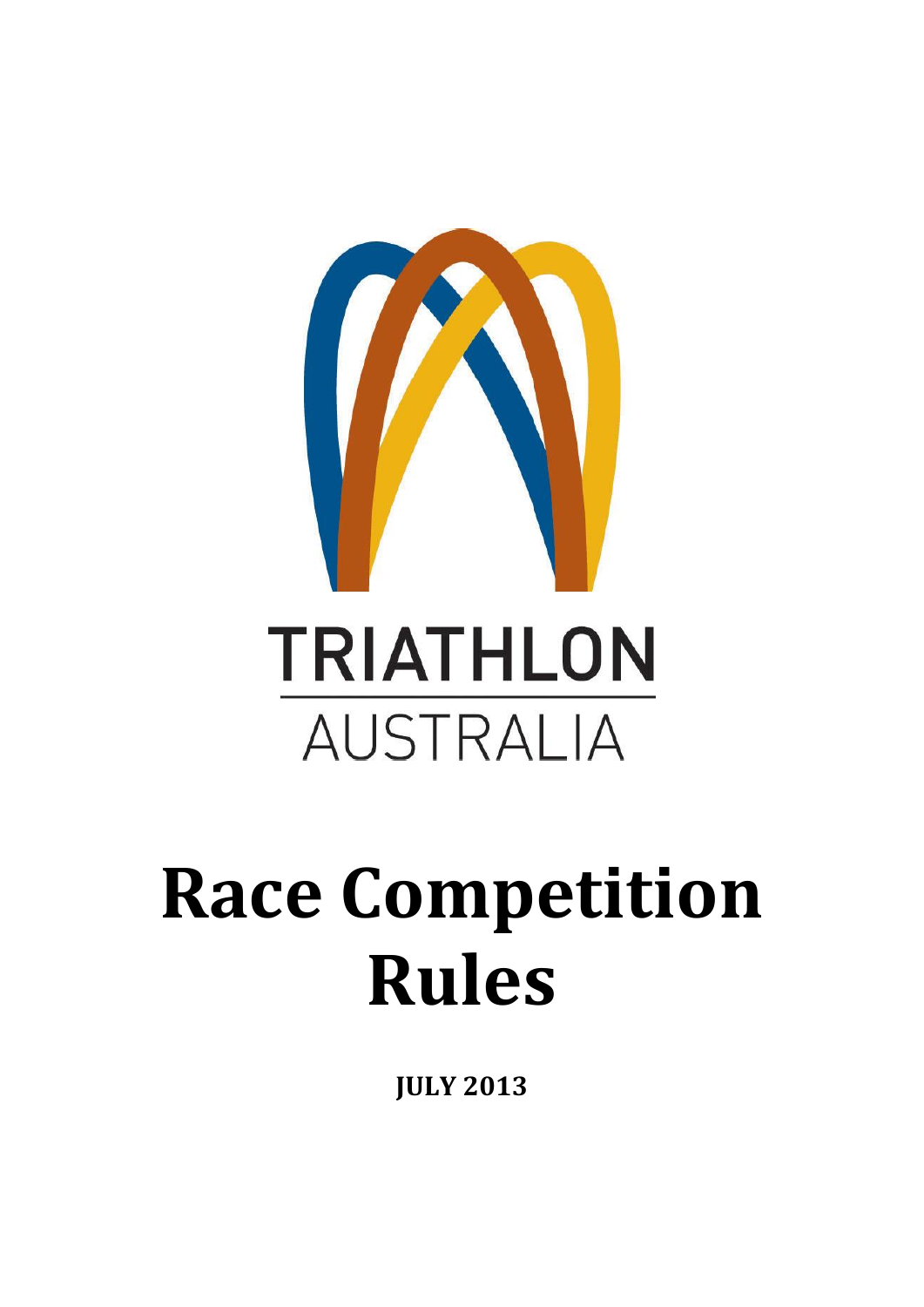## **Version July 2013**

These rules should be read in conjunction with the TA Participant Policy Document by event organisers, Technical Officials and participants.

The original (source) document for these rules is the electronic version, which can be found on Triathlon Australia's website ([www.triathlon.org.au\)](http://www.triathlon.org.au/).

*Approved for release: July 17th 2013*

## **Contact**

**Street Address:** Level 2, 66 Wentworth Avenue Surrey Hills, NSW, 2010

**Postal Address:**  PO Box 13, Alexandria, NSW, 1435

**Ph:** 61 2 9972 7999 **Email:** info@triathlon.org.au **Technical Enquiries:** technical@triathlon.org.au

#### **For information about Triathlon Australia:**

*Web* **[www.triathlon.org.au](http://www.triathlon.org.au/)**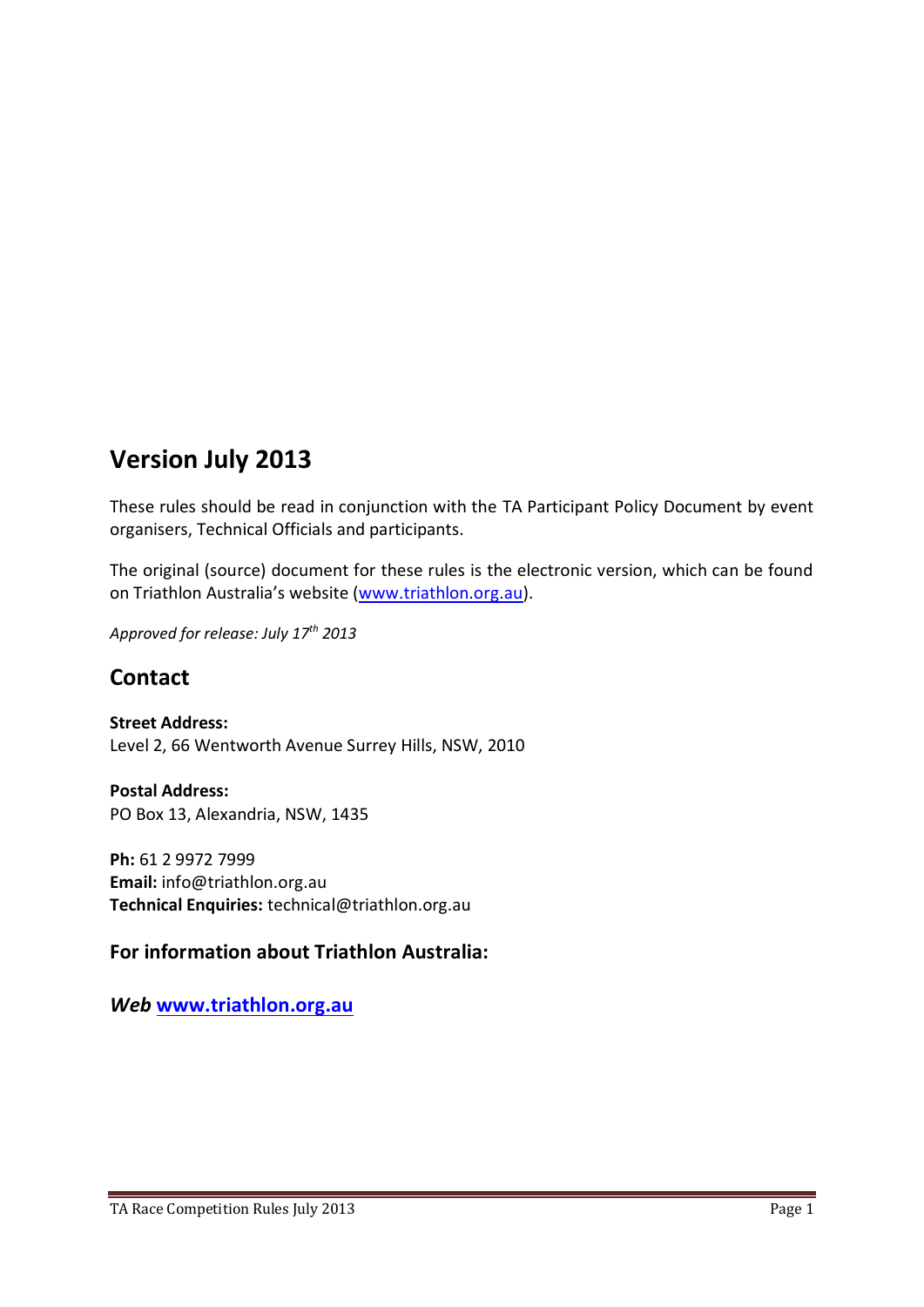<span id="page-2-0"></span>

|     | <b>Table of Contents</b>                                     |  |
|-----|--------------------------------------------------------------|--|
|     |                                                              |  |
|     |                                                              |  |
|     |                                                              |  |
|     |                                                              |  |
|     |                                                              |  |
| 1.  |                                                              |  |
| 2.  |                                                              |  |
| 3.  |                                                              |  |
| 4.  |                                                              |  |
| 5.  |                                                              |  |
| 6.  |                                                              |  |
| 7.  |                                                              |  |
| 8.  |                                                              |  |
| 9.  |                                                              |  |
| 10. |                                                              |  |
| 11. |                                                              |  |
| 12. |                                                              |  |
| 13. |                                                              |  |
| 14. |                                                              |  |
| 15. |                                                              |  |
|     |                                                              |  |
|     | APPENDIX B: EXAMPLES OF YELLOW AND RED CARD INFRINGEMENTS 34 |  |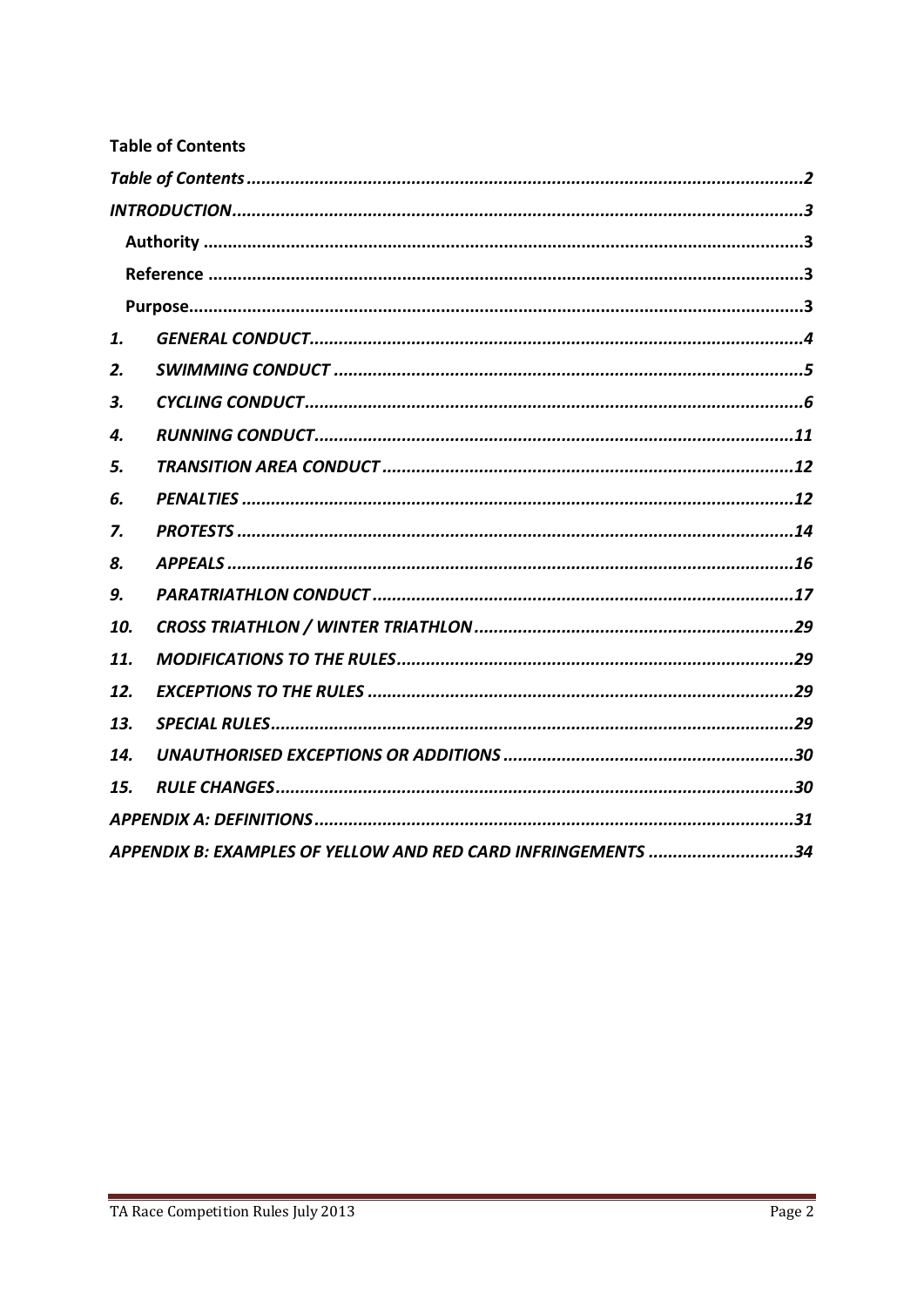## **INTRODUCTION**

#### <span id="page-3-1"></span><span id="page-3-0"></span>**Authority**

The Triathlon Australia National Technical Committee (NTC), a subcommittee of the Triathlon Australia Board, has the responsibility to ensure that the technical aspects of triathlon, duathlon and aquathlon are of the highest quality, with particular emphasis on the safety of each competitor and the fairness of each event.

Any difficulty in the interpretation or application of these Race Competition Rules (RCR) should be referred through Triathlon Australia (TA) to the Chair of the NTC without delay.

The rules outlined in this document are underpinned by the ITU Competition Rules. Any incidence not specifically covered in this document is, for rule interpretation, to be referenced by the current ITU Competition Rules document to be found at [www.triathlon.org.](http://www.triathlon.org/)

#### <span id="page-3-2"></span>**Reference**

This document is to be read in conjunction with the TA Participant Policy Document that can be found on the Triathlon Australia website [www.triathlon.org.au.](http://www.triathlon.org.au/)

#### <span id="page-3-3"></span>**Purpose**

The TA RCR are intended to:

- a. Create an atmosphere of sportsmanship, equality and fair play;
- b. Optimise safety and protection;
- c. Emphasise ingenuity and skill without unduly limiting the competitor's freedom of action;
- d. Penalise competitors who seek to gain an unfair advantage; and
- e. Endorse the principle that triathlon is an individual sport and encourage individual performance and initiative.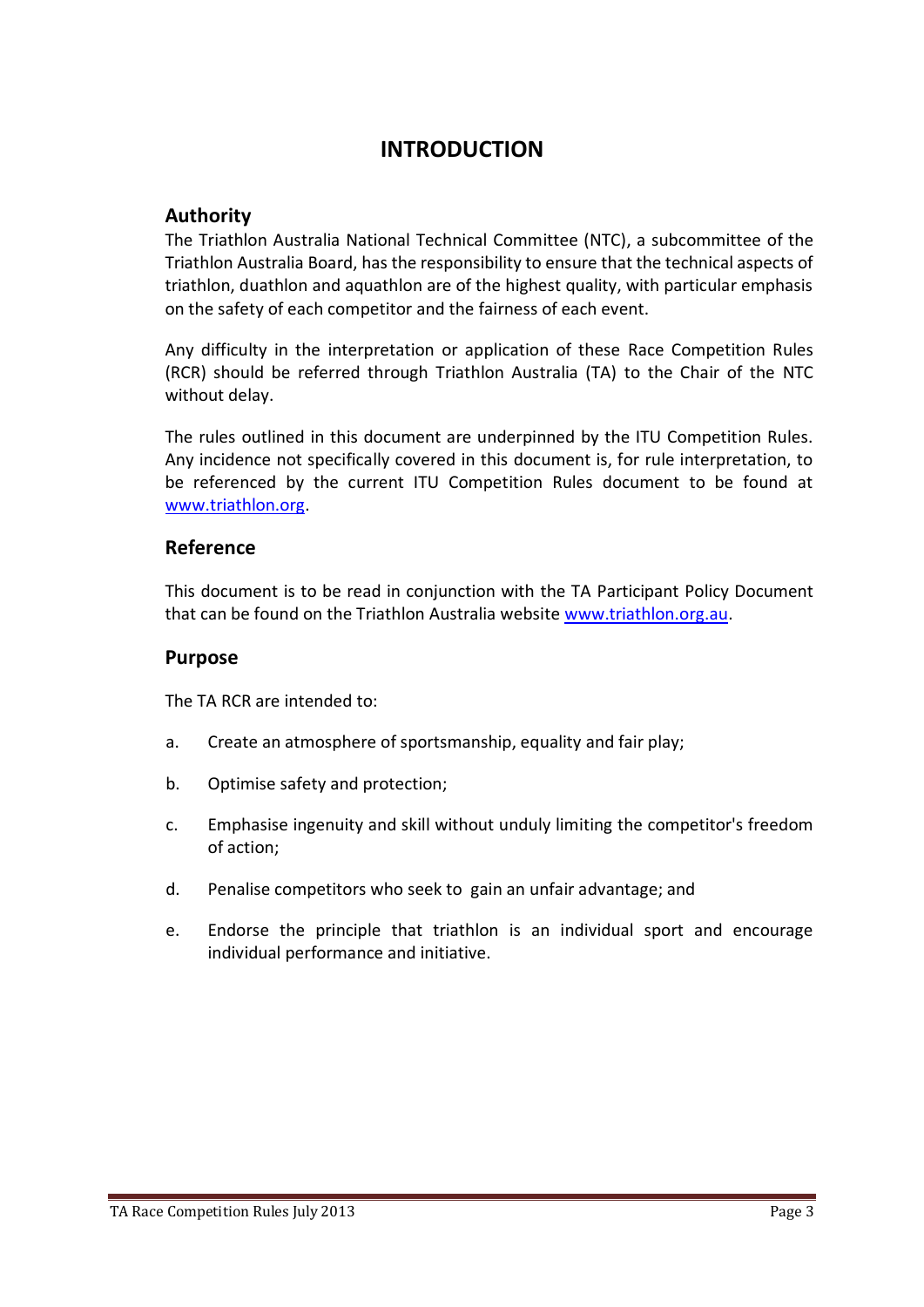## <span id="page-4-0"></span>**1. GENERAL CONDUCT**

These rules are applicable across the entire course.

- 1.1. Competitors must:
	- a. practise good sports conduct at all times;
	- b. be responsible for their own safety, the safety of their own equipment and be considerate of the safety of others;
	- c. be responsible for understanding and following the TA RCR;
	- d. obey instructions from event officials;
	- e. obey traffic regulations unless otherwise instructed by an event official;
	- f. treat other competitors, officials, volunteers and spectators with respect and courtesy;
	- g. avoid the use of abusive language;
	- h. be responsible for keeping on the designated course;
	- i. not wear, use or carry items deemed to be a hazard to self or others e.g. a hard cast, jewellery, glass/metal containers or electronic and entertainment devices such as, but not limited to, mobile phones, mobile disc players, MP3 players or 2 way communication devices;
	- j. not use any equipment which may provide an unfair competitive advantage;
	- k. not obstruct or interfere with the forward progress of another competitor, or jeopardise the safety and welfare of another competitor or race official or spectator or member of the public;
	- l. not accept assistance from anyone other than an event official;
	- m. not discard any equipment on the course, except at the approved dedicated locations;
	- n. withdraw immediately from the event if deemed and informed by the event medical personnel that the competitor appearsto present a danger to the health or welfare of either the competitor or others;
	- o. not cause offence to others through deliberate acts of nudity, or personal toilet which might be seen in public;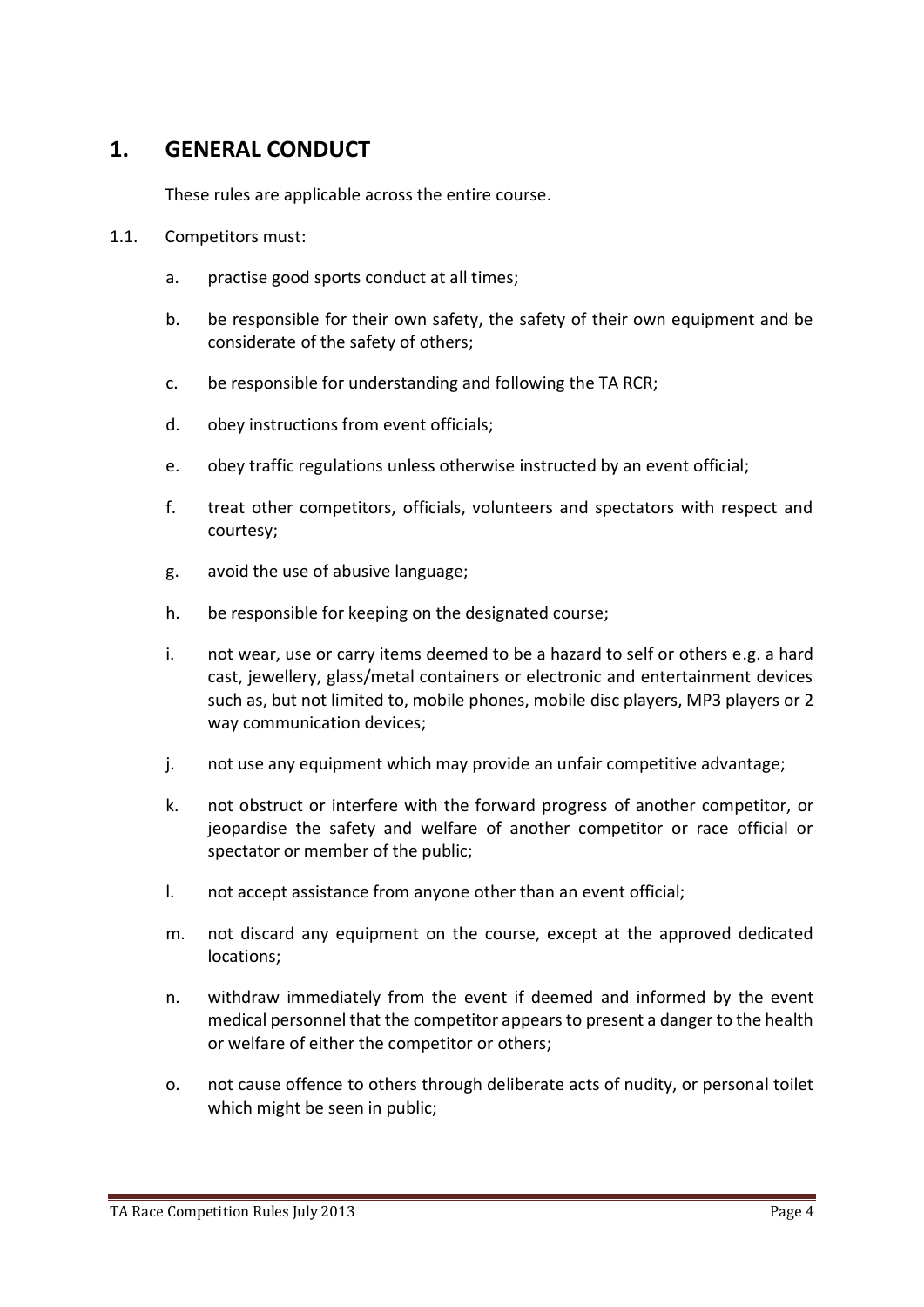p. A competitor may wear a speed suit that meets the following criteria at any time during an event. An approved speed suit is defined as:

*A speedsuit must be comprised of 100% textile material such as nylon or lycra and must not include rubberised material such as polyurethane or neoprene. The speedsuit may contain a zipper.*

## <span id="page-5-0"></span>**2. SWIMMING CONDUCT**

- 2.1 When wetsuits are allowed, all of the components of the wetsuit will fit to the athletes' body tightly;
- 2.2. A competitor may use any swimming stroke for propulsion through the water. It is permissible to tread water or float.
- 2.3. A competitor may stand on the bottom or rest by holding an object such as a buoy or stationary boat. However, a competitor may not make use of the bottom or an object to make forward progress.
- 2.4. In an emergency, a competitor should raise an arm overhead and call for assistance. Once assistance is rendered beyond the provision of an object on which to rest, the competitor must withdraw from the event.
- 2.5. The temperature limits for the use of wetsuits and maximum time to be in the water for the varying swim distances are as follows:

| Elite, Under-23, Open and Junior competitors<br>а. |  |
|----------------------------------------------------|--|
|----------------------------------------------------|--|

| <b>Distance</b> | Forbidden<br>Above | <b>Mandatory</b><br><b>Below</b> | <b>Maximum Time</b> |
|-----------------|--------------------|----------------------------------|---------------------|
| Up to 1500m     | $20^{\circ}$ C     | 14 $\rm ^{o}$ C                  | 30 minutes          |
| $1501m - 3000m$ | $23^{\circ}$ C     | 15 $\degree$ C                   | 1 hour 40 minutes   |
| 3001m and above | 24 $^{\circ}$ C    | 16 $^{\circ}$ C                  | 2 hours 15 minutes  |

#### b. Under-19 and Age Group competitors

| <b>Distance</b> | Forbidden<br><b>Above</b> | <b>Mandatory</b><br><b>Below</b> | <b>Maximum Time</b> |
|-----------------|---------------------------|----------------------------------|---------------------|
| Up to 1500m     | $24^{\circ}$ C            | 14 $^{\circ}$ C                  | 1 hour 10 minutes   |
| $1501m - 3000m$ | 24 $\degree$ C            | 15 $\degree$ C                   | 1 hour 40 minutes   |
| 3001m and above | 24 $\degree$ C            | 16 $^{\circ}$ C                  | 2 hours 15 minutes  |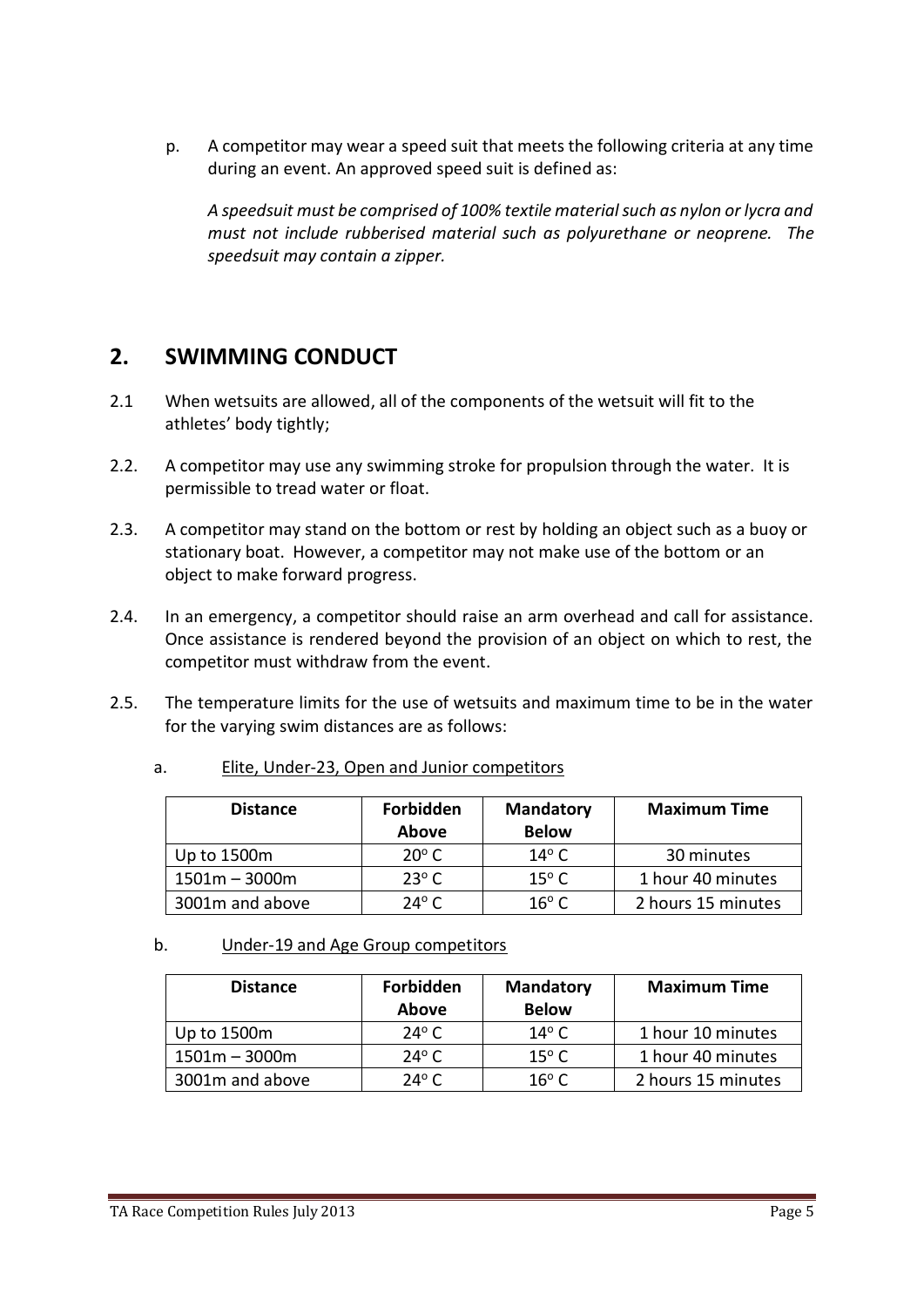- 2.6. A competitor must wear the swim cap if provided by the Race Director. For aquathlons or other multi-swim events the wearing of the swim cap if provided is compulsory for the first swim leg and optional in subsequent swim legs.
- 2.7. Competitors must not use:
	- a. Artificial propulsion devices;
	- b. Flotation devices;
	- c. Gloves or socks (including but not limited to compression socks);
	- d. Wetsuits with thickness exceeding 5mm;
	- e. Wetsuit bottoms of any length without a wetsuit top;
	- f. Wetsuits when they are forbidden because of the water temperature; and
	- g. Any clothing containing rubberised material in a non-wetsuit swim.

## <span id="page-6-0"></span>**3. CYCLING CONDUCT**

- 3.1 A competitor is not permitted to cycle without appropriate footwear or with a bare torso.
- 3.2 A competitor is not permitted to make any forward progress without the bicycle and all of its component parts.
- 3.3 Bicycle helmets are compulsory and must be approved by a testing authority which is recognised by a national federation that is an affiliate of the International Triathlon Union (ITU).
- 3.4 An alteration or addition to any part of the bicycle helmet including the chin strap, or the omission of any part of the helmet, including an outer cloth cover, is prohibited.
- 3.5 The bicycle helmet must remain securely fastened on the head of a competitor at all times once the bicycle is removed from the bicycle rack, while on the bicycle course and until the bicycle is replaced on the bicycle rack.
- 3.6 A competitor must clearly display the race identification number(s) at all times on the bicycle course if provided by the Race Director. Those not complying may incur a Stop-Start penalty. However if the Technical Official considers that the identification number has been unintentionally lost, then the competitor will not be penalised.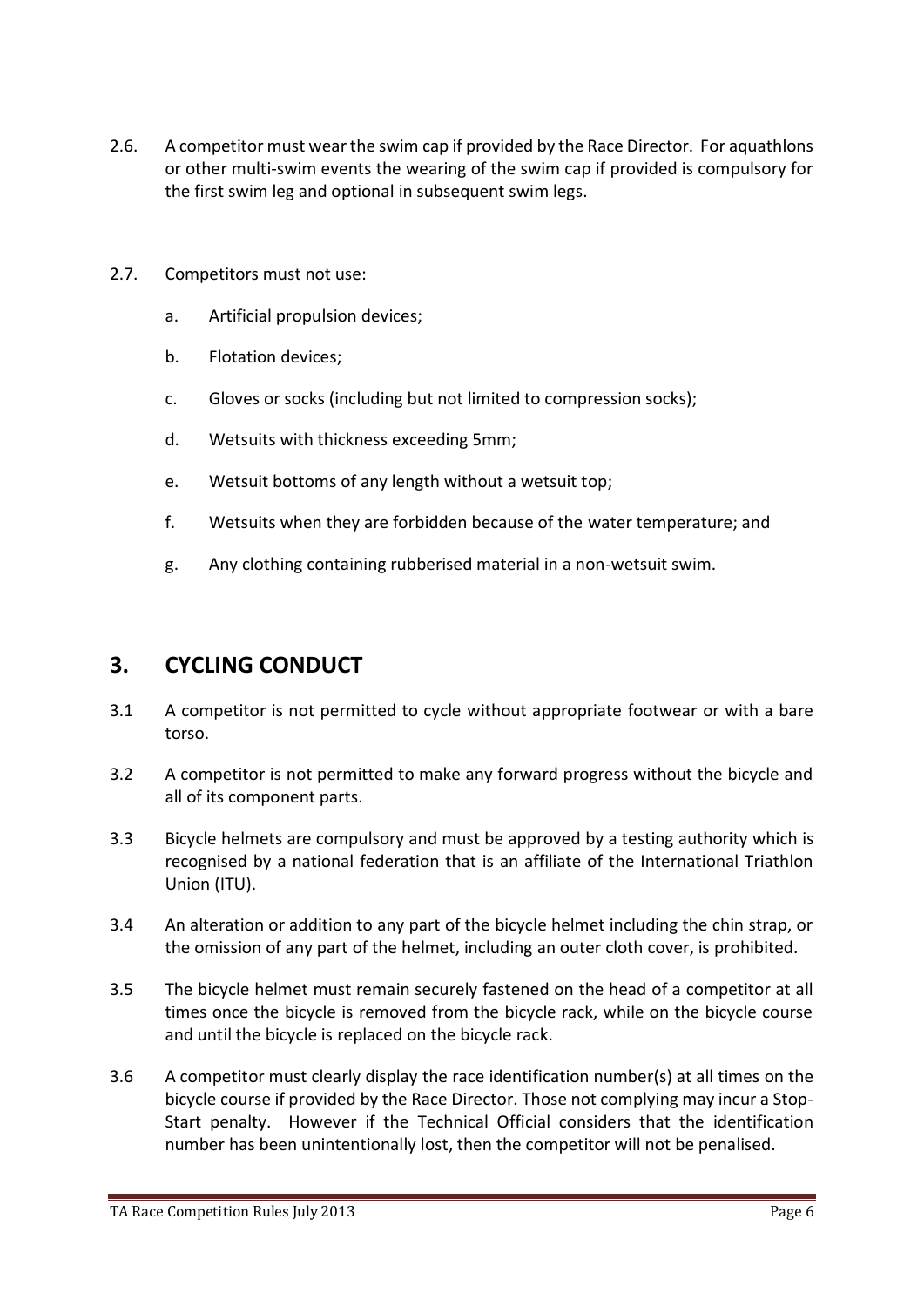#### *Rules 3.7 to 3.12 inclusive apply to non-drafting events only*

#### 3.7 Illegal Pass

A competitor passing on the inside (left hand side) of another competitor will receive an Illegal Pass penalty.

3.8 Blocking

A competitor who has completed a pass and is not passing another competitor or motorcycle or vehicle and who fails to move safely and immediately to the left of the cycle lane will receive a Blocking penalty.

#### 3.9 Bicycle or Motorcycle Draft Zone

- a. For all events with a cycling distance up to and including 40 kilometres, the bicycle draft zone is a rectangle 7 metres long and 3 metres wide that surrounds every bicycle competitor and every motorcycle on the bicycle course. The front edge of the front bicycle and motorcycle wheel defines the centre of the leading 3 metres edge of the rectangle (*Diagram 1*). Competitors have 15 seconds to pass through this zone.
- b. For all events with a cycling distance greater than 40 kilometres, the bicycle draft zone is a rectangle 12 metres long and 3 metres wide that surrounds every bicycle competitor and every motorcycle on the bicycle course. The front edge of the front bicycle and motorcycle wheel defines the centre of the leading 3 metres edge of the rectangle *(Diagram 1).* Competitors have 25 seconds to pass through this zone.

#### 3.10 Vehicle Draft Zone

- a. For all events, the vehicle draft zone is a rectangle 35 metres long by 5 metres wide that surrounds every vehicle on the bicycle course **(***Diagram 5***)**. The centre of the front edge of the vehicle defines the centre of the leading 5 metres edge of the rectangle.
- b. The driver of any race participation vehicle is responsible to ensure that this zone is not overlapped by the draft zone of a competitor.

#### 3.11 Drafting

- a. The draft zone of a competitor may not overlap the draft zone of another competitor or motorcycle or vehicle except in the following circumstances:
	- (i) When the competitor is in the process of legally passing another competitor or motorcycle or vehicle;
	- (ii) For safety reasons;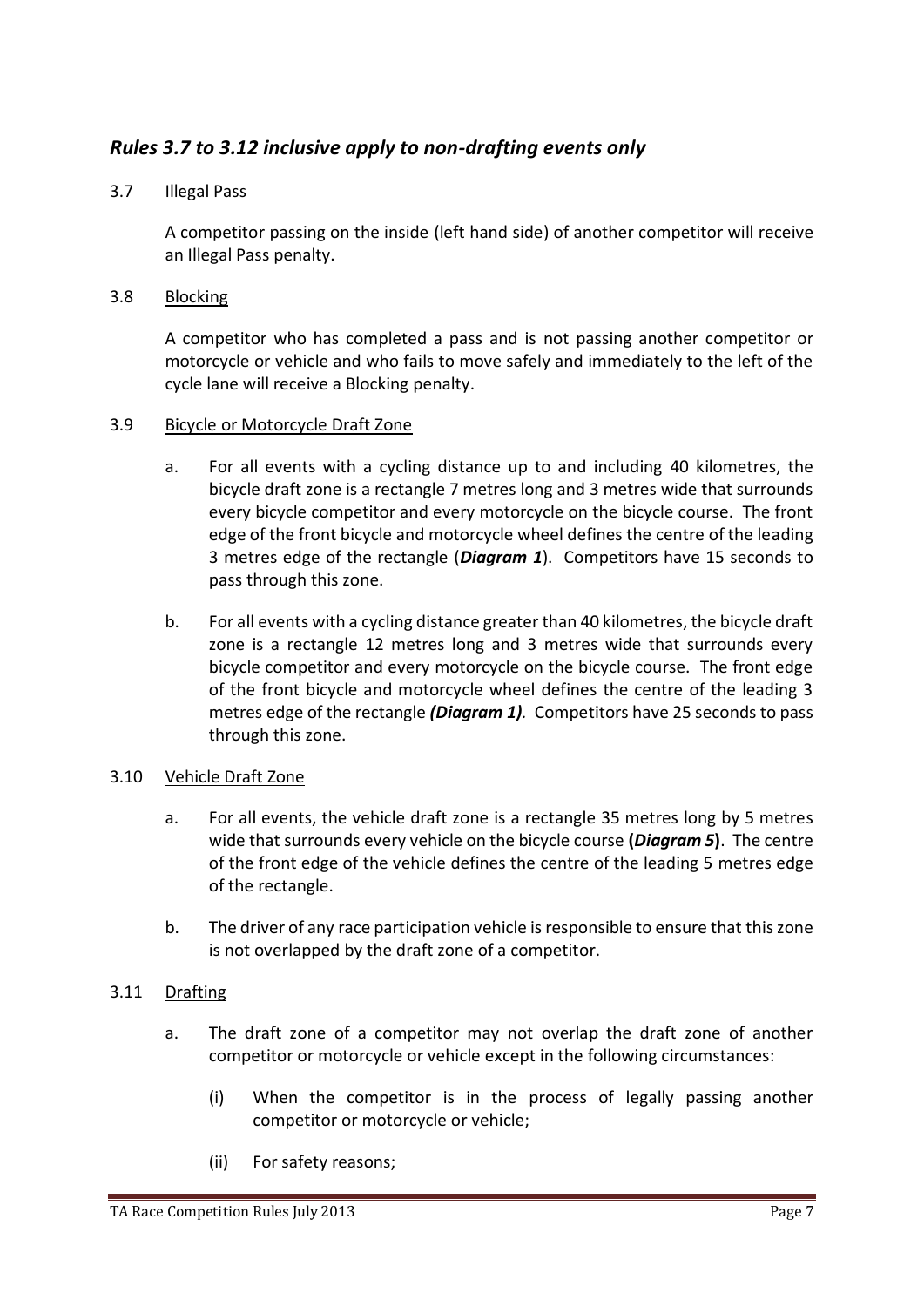- (iii) For an aid station;
- (iv) For entrance to or departure from a transition area; and
- (v) In making an acute turn.
- b. When passing a forward competitor or motorcycle, the rear competitor is allowed a maximum of 15 seconds to pass through the 7 meter draft zone and 25 seconds to pass through the 12 meter draft zone. Failure to observe this may result in a drafting penalty.
- c. When passing a forward vehicle, the rear competitor is allowed a maximum of 90 seconds to pass through the draft zone. Failure to observe this may result in a drafting penalty.
- d. At every instant during the overlapping of draft zones, the rear competitor must be seen to be gaining on the forward competitor or motorcycle or vehicle. Failure to observe this may result in a drafting penalty.
- e. Once passed, a competitor must immediately commence to drop back out of the draft zone of the forward competitor before attempting to re-pass. A competitor is deemed to have been passed once the leading edge of the front wheel of the passing bicycle has moved in front of the leading edge of the front wheel of the competitor's bicycle. Failure to observe this may result in a drafting penalty.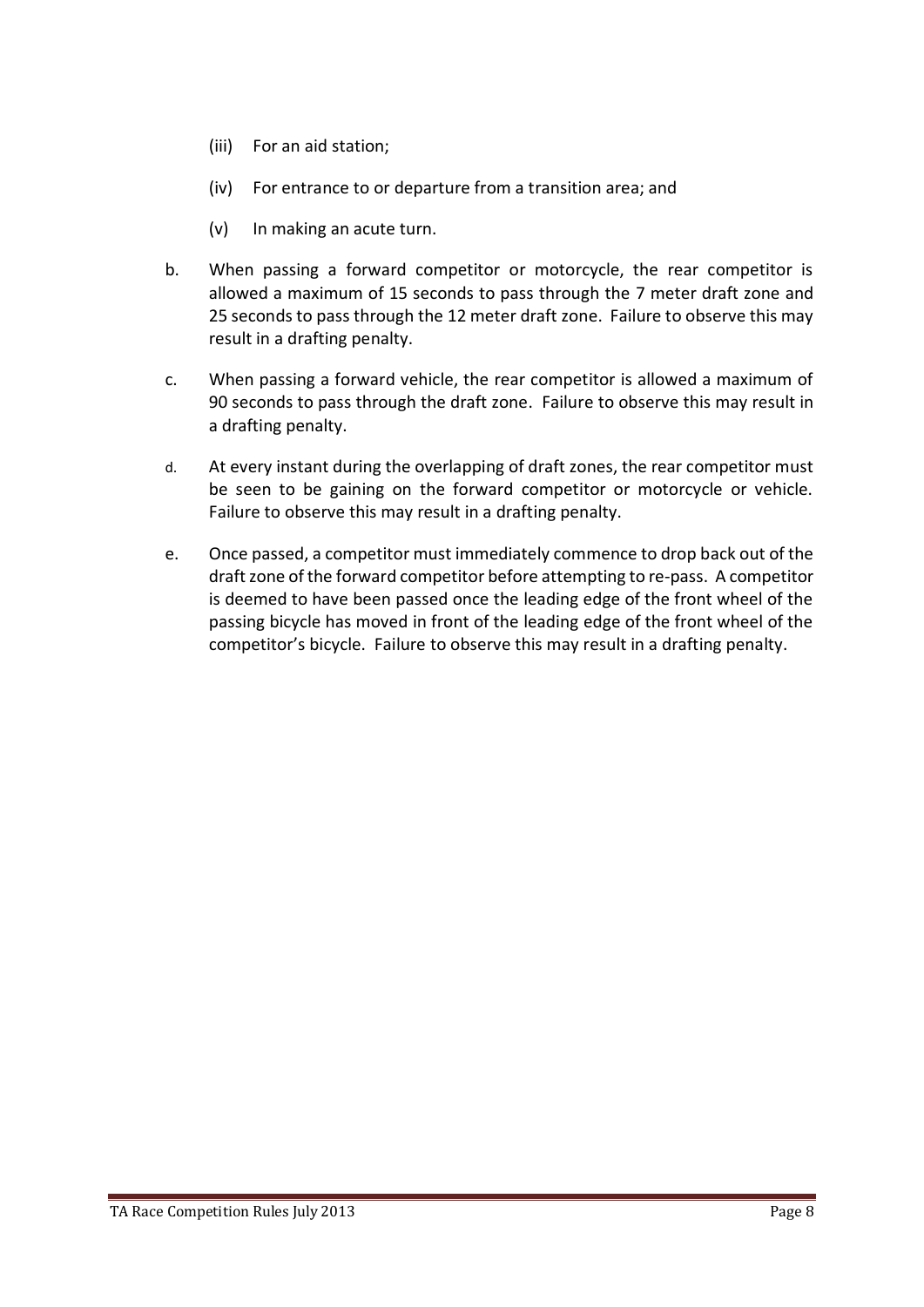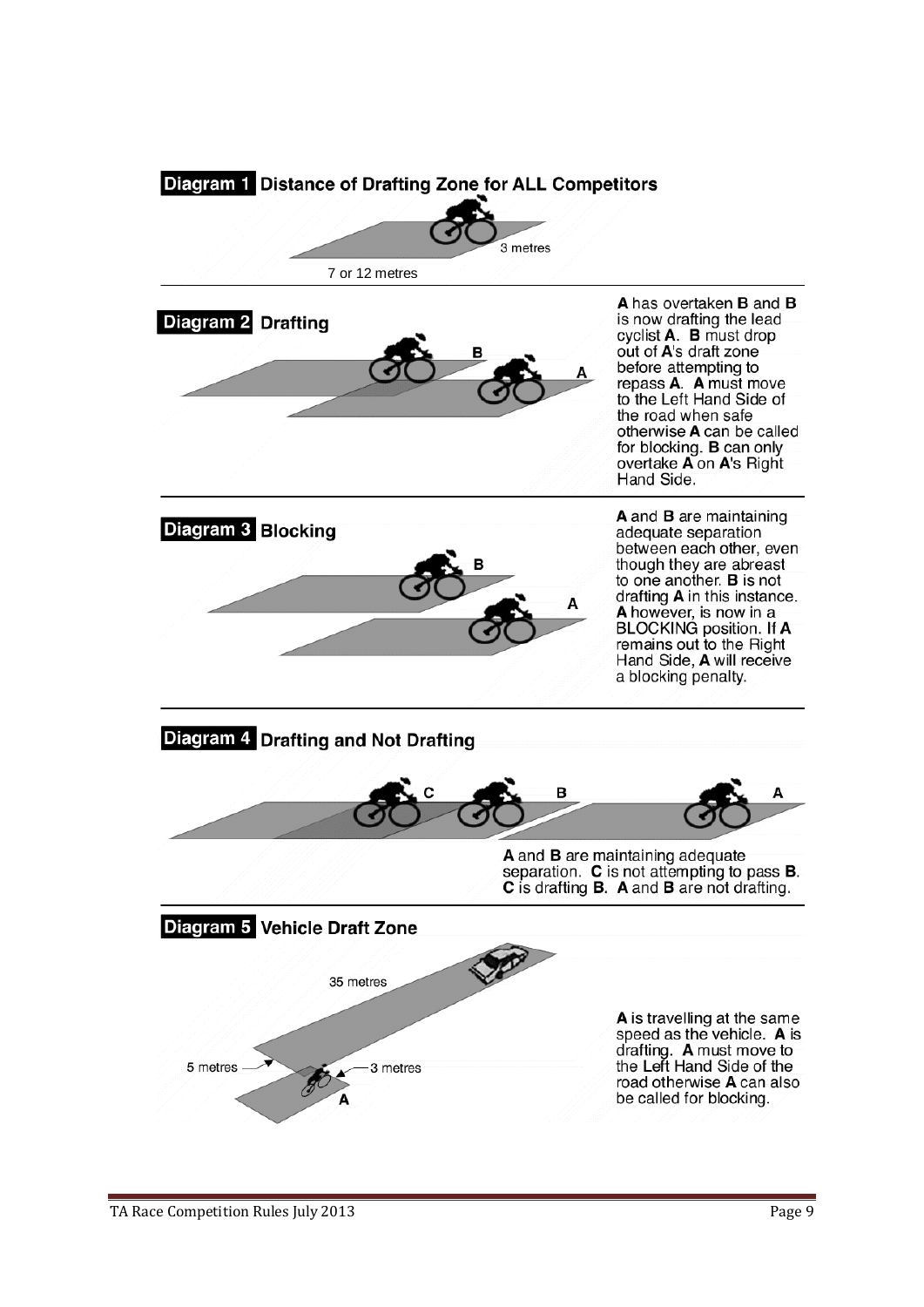- 3.12 Bicycles must have all of the following characteristics:
	- a. No more than 2 metres long and 75 centimetres wide;
	- b. Measure at least 24 centimetres from the ground to the chain wheel axle;
	- c. A vertical line touching the front most point of the saddle will be no more than 5 centimetres in front of and no more than 15 centimetres behind a vertical line passing through the centre of the chain wheel axle **(***Diagram 6***)**, and a competitor must not have the capability of adjusting the saddle beyond these lines during competition;
	- d. Measure no less than 54 centimetres and no more than 65 centimetres between a vertical line passing through the centre of the chain wheel axle and a vertical line through the centre of the front wheel axle **(***Diagram 7***).** Exceptions may be given only by the Technical Delegate for the bicycles of very tall or very short competitors;



- e. Fairings which reduce air resistance are prohibited;
- f. The front wheel may be a different diameter from the rear wheel but must be of spoke construction;
- g. Disk wheels or covers are allowed on the rear wheel only, however this provision may be changed by the Race Referee in the interests of safety (e.g. in the case of the potential for high winds);
- h. No wheel may contain mechanisms which are capable of accelerating it;
- i. Fixed-gear bicycles (or fixed-wheel bicycle, sometimes known as a fixie) are not permitted. This is a bicycle that has no freewheel, meaning it cannot coast the pedals are always in motion when the bicycle is moving;
- j. Handlebar ends must be plugged, tubular tires securely glued, headsets tight and wheels true;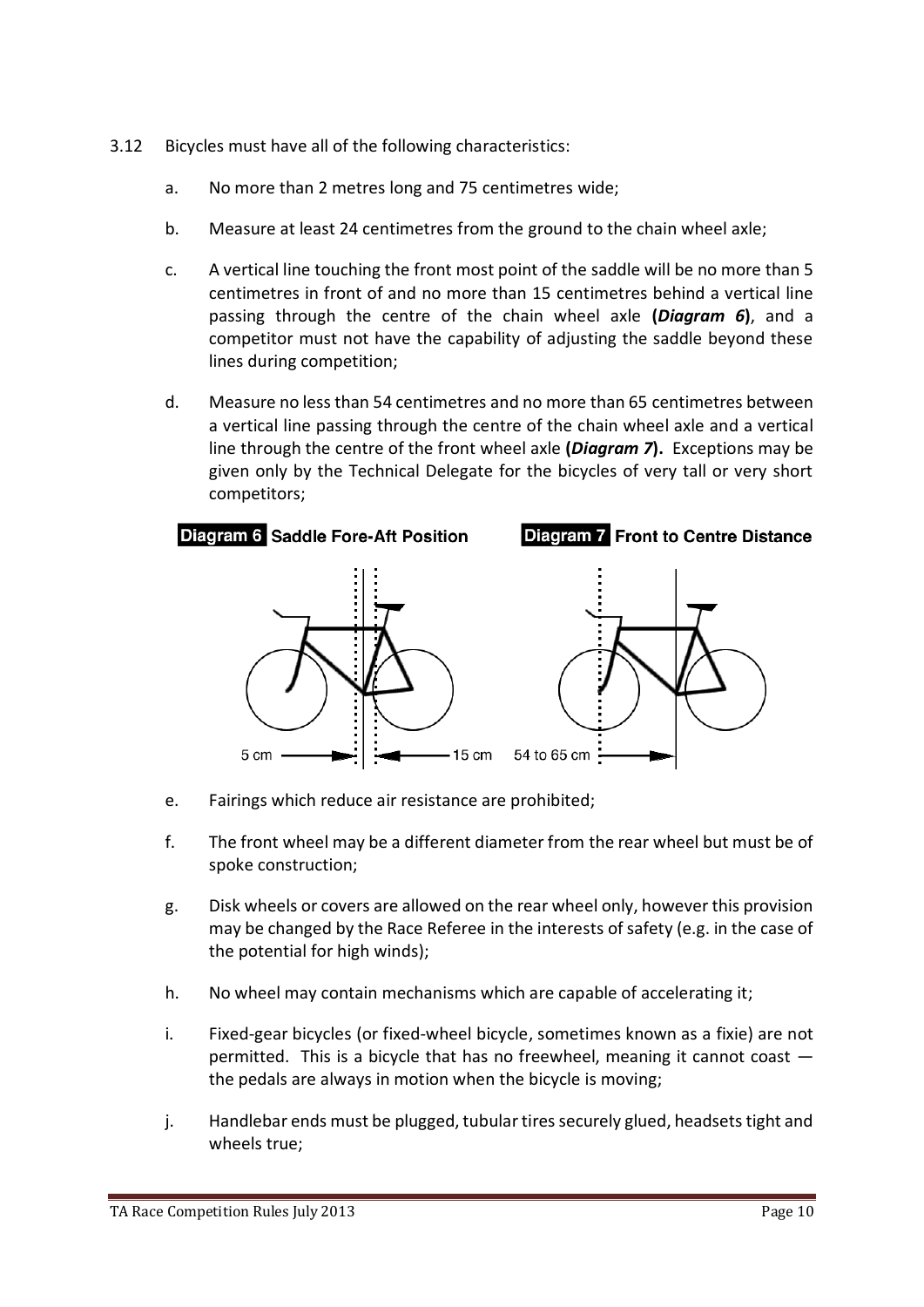- k. There must be an operational brake on each wheel;
- l. Forward facing brake levers are illegal on all bicycles. This applies to brake levers on standard curved handlebars, cow horn and aero bar mounted brake levers; and
- m. In draft legal events (not Long Distance) for Elite, Under-23 and Junior competitors and TA approved draft legal team events, the ITU Competition Rules\* apply including, but not limited to:
	- (i) Only traditional drop bars are permitted;
	- (ii) Clip-on bars will be permitted provided they do not extend more than 15 centimetres beyond the front wheel axle and they are no longer than the brake levers foremost line;
	- (iii) Straight forward facing clip-on bars must be bridged and must not carry forward facing brake levers;
	- (iv) No forward facing bar or gear shifters are allowed on the end of the clip-on bars. The only exception will be grip shifters; and
	- (v) Elbow pads are permitted.

\*Current ITU Competition rules can be downloaded from [www.triathlon.org.](http://www.triathlon.org/)

## <span id="page-11-0"></span>**4. RUNNING CONDUCT**

- 4.1 A competitor may not crawl.
- 4.2 A competitor may not run with a bare torso or without shoes on any part of the run course of an event.
- 4.3 A competitor must clearly display the race identification number on their front at all times on the run course if provided by the Race Director. Those not complying may incur a Stop-Start penalty. However if the Technical Official considers that the identification number has been unintentionally lost, then the competitor will not be penalised.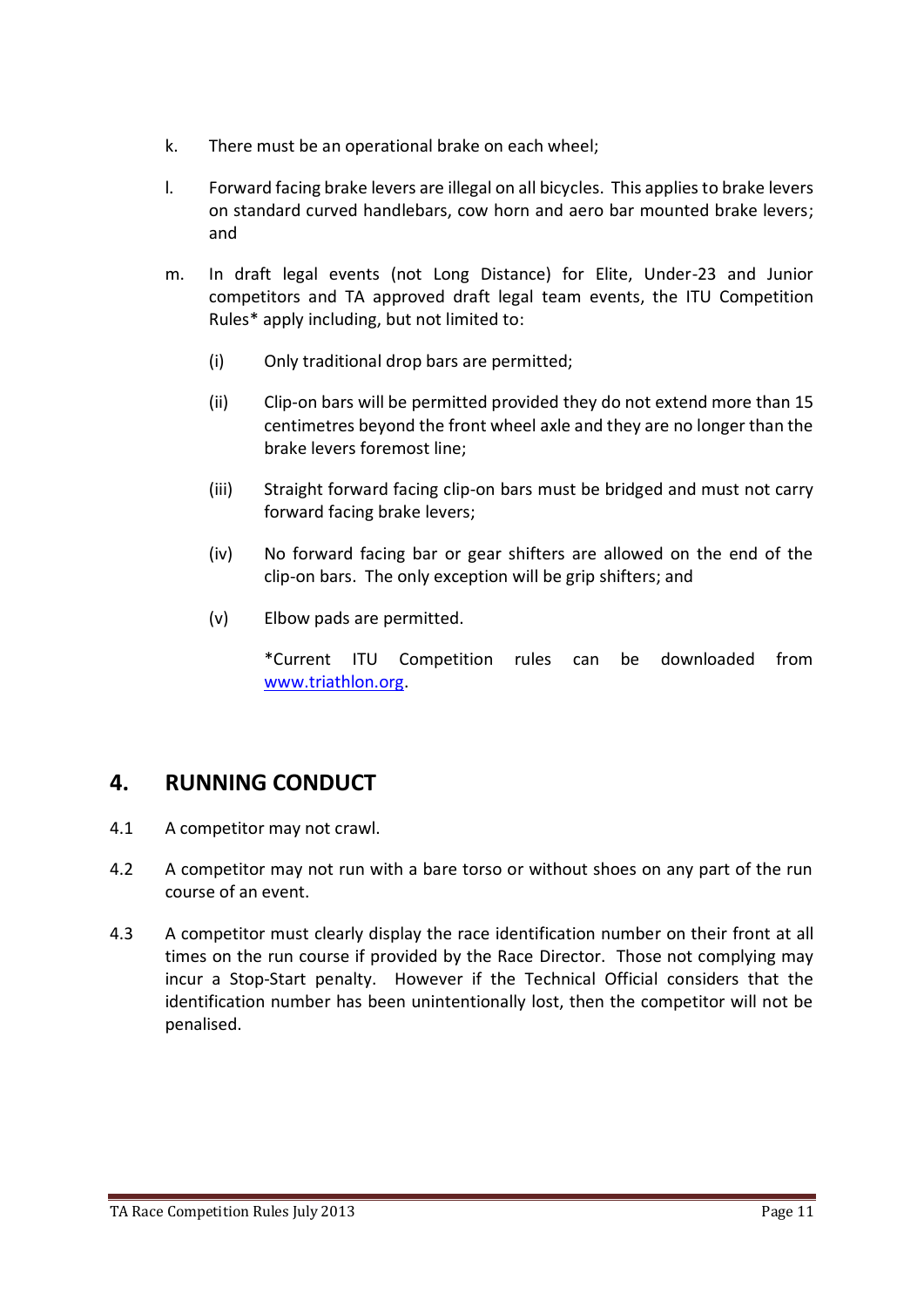## <span id="page-12-0"></span>**5. TRANSITION AREA CONDUCT**

- 5.1 A competitor may only have a bare torso when moving from the swim exit to their bicycle rack or moving from their bicycle rack to the swim entry, the latter in a multi swim event.
- 5.2 A competitor must mount and dismount the bicycle at the respective designated mounting and dismounting zones.
- 5.3 A competitor must at all times rack his/her own bicycle only at their designated bicycle rack location and leave it in a stable position.
- 5.4 A competitor must at all times place all their equipment at their designated bicycle rack location.
- 5.5 A competitor must not interfere with another competitor's equipment but where accidental interference occurs the offending competitor must replace the equipment to its former position and state.

## <span id="page-12-1"></span>**6. PENALTIES**

#### **6.1 General Rules**

Failure to comply with the TA Race Competition Rules may result in a competitor being penalised, disqualified, suspended, or expelled.

The nature of the rule violation will determine the subsequent penalty.

Technical Officials are allowed to assess penalties, even if the infringement is not listed, if the Technical Official deems an unfair advantage has been gained, or if a dangerous situation has been created.

#### **6.2 Notification of Penalties**

A Technical Official should carry out the following actions when issuing a penalty to a competitor:

- a. Gain the attention of the competitor;
- b. Confirm with the competitor their race number;
- c. Show the competitor a Yellow or Red Card and inform the competitor of the rule infringement; and
- d. Advise the competitor what action needs to be taken.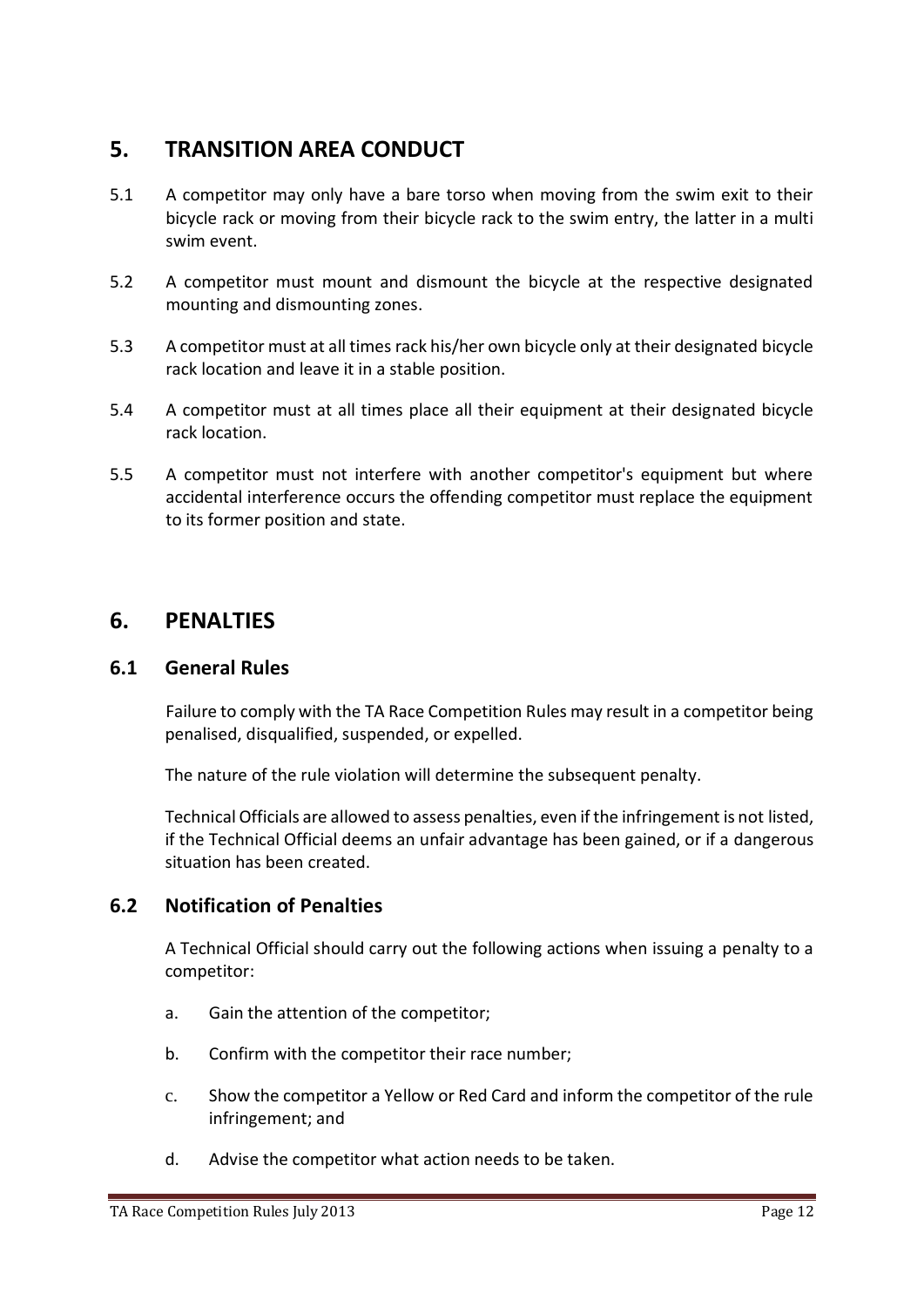If the Technical Official considers that a penalty cannot be issued safely, it is not mandatory for that Technical Official to penalise the competitor in person. In this situation the competitor is not expected to attend the Penalty Box.

A Technical Official must complete a Violation Report to the Race Referee either if they have issued a red card to a competitor, if a Yellow Card penalty was not served (example: an athlete who was penalised for drafting fails to report to the Penalty Box to serve the time penalty) or if the Technical Official was unable to penalise a competitor (yellow or red card) in person.

Where the Race Referee's ruling on an infringement is to disqualify a competitor, the Race Referee reviews the Violation Report and then must post the ruling (competitor race number and rule infringed) on the Penalties Notice Board, which is to be displayed in a prominent location that competitors will have access to at the finish e.g. the athlete recovery area. The Race Referee may wish to personally meet with a disqualified competitor to discuss the ruling but this is not a mandatory requirement. Penalties not posted within one hour of the last competitor finishing the event are invalid.

#### **6.3 Competitor Conduct**

When shown a Yellow or Red Card by a Technical Official, a competitor must:

- a. Confirm with the Technical Official their race number; and
- b. Acknowledge and obey any instruction from the Technical Official.

A competitor may complete the event even if shown a Yellow or Red Card by a Technical Official.

#### **6.4 Stop–Start Penalty**

This is a penalty for an infringement, which is served with a Technical Official either near where the infringement occurred, in a safe location on the course or in the first available Penalty Box. This penalty requires the display of a Yellow Card by a Technical Official. Appendix B lists examples of stop-start penalty infringements.

#### **6.5 Time Penalty**

This is a time penalty for an infringement, served with a Technical Official in a Penalty Box. This penalty requires the Technical Official and the competitor to follow the instructions detailed in point 6.2. Appendix B lists examples of time penalty infringements.

Paratriathlon type events: For infringements incurred on the run a 15 second penalty is applied and is served in the penalty box.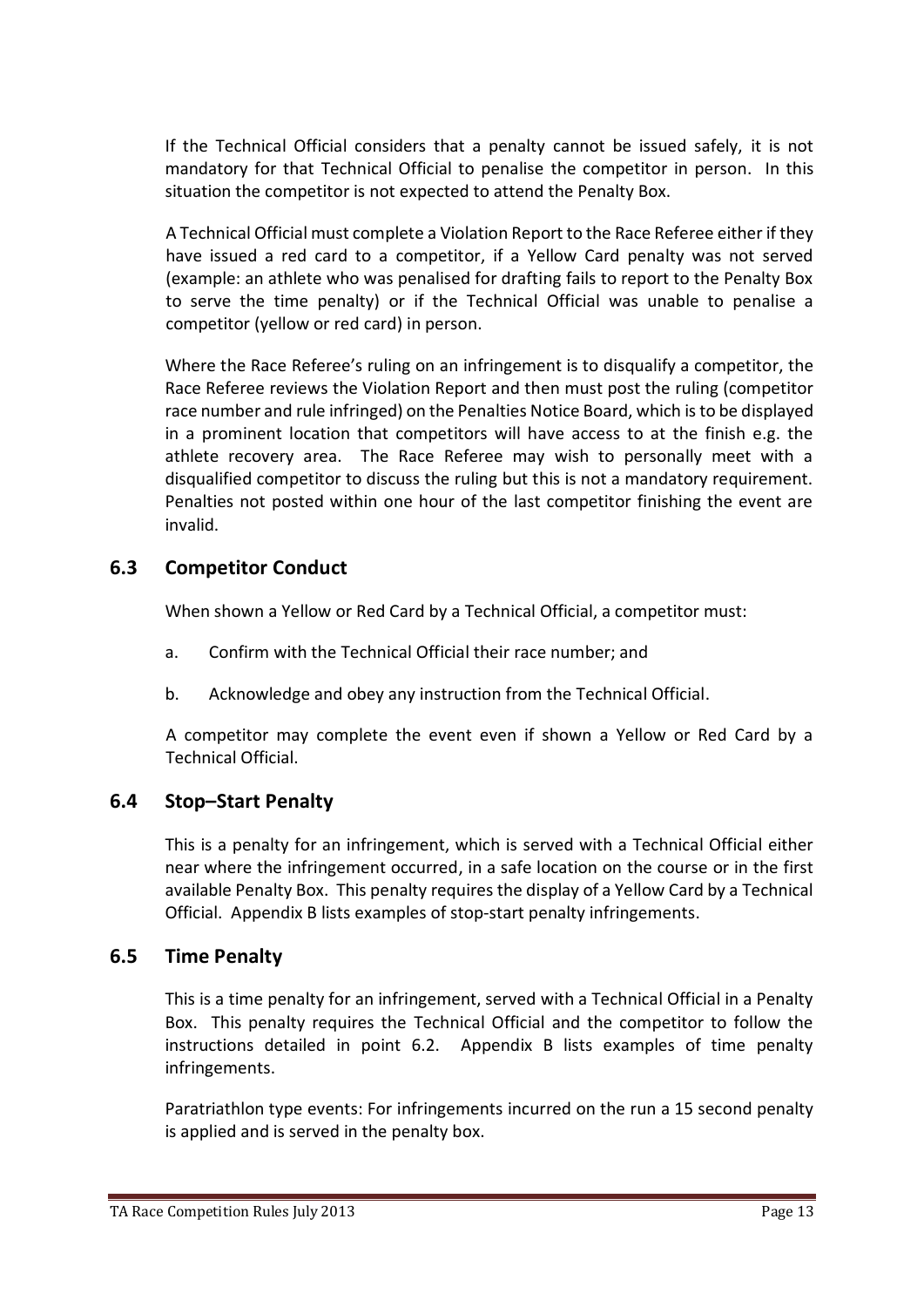#### **6.6 Duration of Time Penalty**

The duration of the penalty will vary according to the segment of the race in which the infringement occurs.

| <b>Bicycle Distance</b> | <b>Time Penalty for</b><br><b>Bicycle Course</b><br><b>Infringements</b> |
|-------------------------|--------------------------------------------------------------------------|
| ≤40 km                  | 3 minutes                                                                |
| $>40.1$ km              | 5 minutes                                                                |

For the Swim and Run segments (and also aquathlons) the Technical Delegate and/or Race Referee should discuss with the Race Director as to whether a time penalty should apply in these segments. If a time penalty is to apply it will be 3 minutes.

#### **6.7 Two or More Yellow Card Penalties**

If a competitor receives two or more yellow card penalties the competitor may complete the event, as the Race Referee will rule on the infringement(s) at the conclusion of the event and if ratified, the competitor can expect to be disqualified.

#### **6.8 Red Card Penalty**

This is a penalty for a major infringement. After receiving a red card penalty, the competitor may complete the event, as the Race Referee will rule on the infringement(s) at the conclusion of the event and if ratified the competitor can expect to be disqualified. Appendix B lists examples of red card infringements.

#### **6.9 Disqualification**

This is a penalty awarded by the Race Referee on personal observation or as a result of a Violation Report or Reports made by a Technical Official(s) or a finding by the Race Competition Jury. This penalty removes a competitor as a finisher from the results of an event.

## <span id="page-14-0"></span>7. **PROTESTS**

If a competitor has a concern regarding a penalty they must contact either the Race Referee or the Technical Delegate. If they wish to lodge a Protest they must do this with the Race Referee within the time limit explained in the following paragraphs.

A competitor may file a protest with the Race Referee provided that the action protested has not previously been reported by a Technical Official and ruled upon by the Race Referee.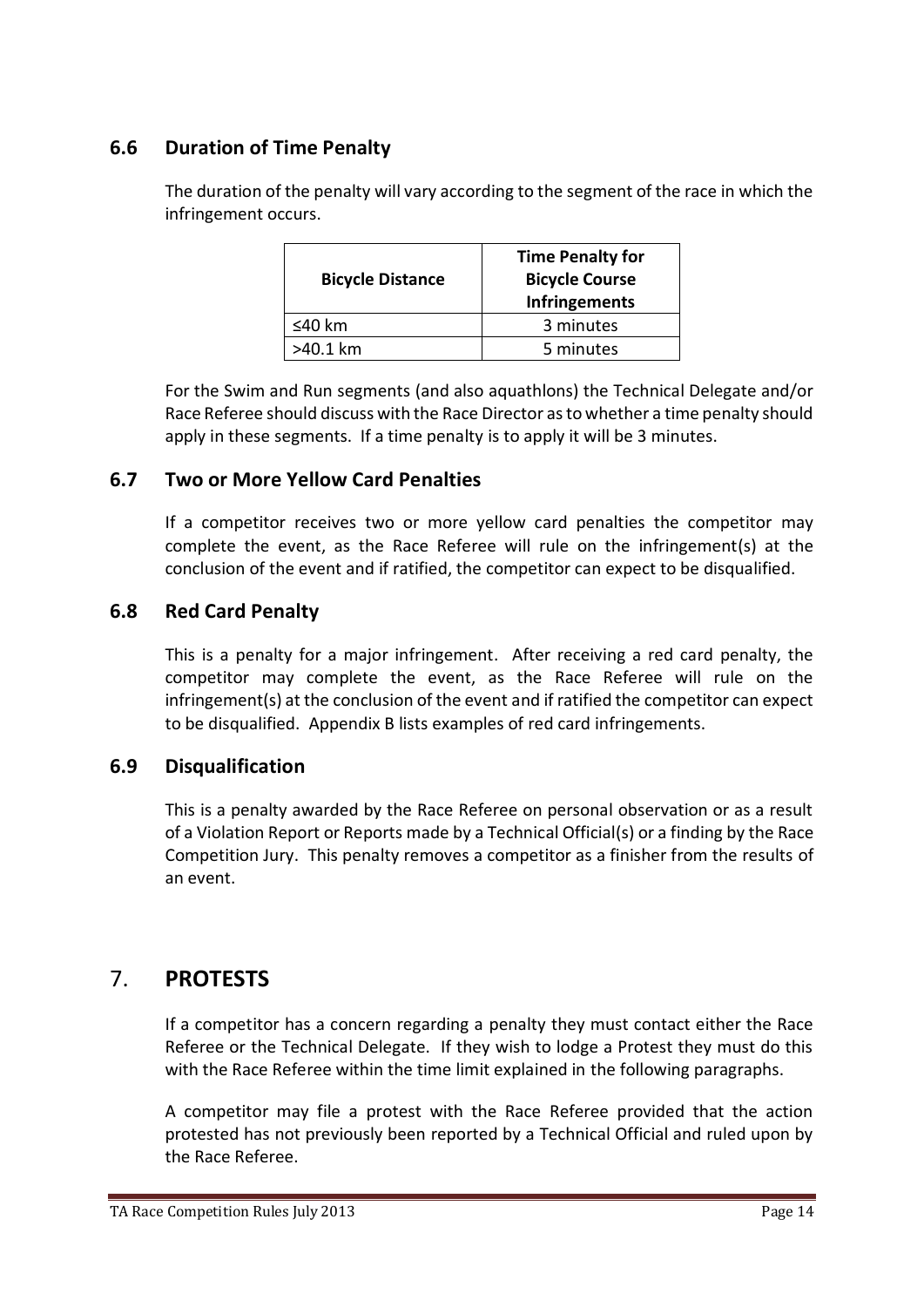#### **7.1 Protest Concerning the Course**

A protest that the course does not conform to the requirements of the Sanctioning Authority, or is unsafe, must be made in writing to the Race Referee at least 24 hours before the start of the race.

#### **7.2 Protest Concerning Eligibility**

A protest concerning the eligibility of a competitor must be made in writing to the Race Referee. The affected competitor may compete.

#### **7.3 Protest Concerning Equipment**

A protest concerning a competitor's equipment being in violation of the conditions set out in these Race Competition Rules must be made in writing to the Race Referee no later than 30 minutes after the protesting competitor's finish time.

#### **7.4 Protest Against Another Competitor or an Official**

A protest against the actions of another competitor or official carried out before, during or after the race must be made in writing to the Race Referee within 30 minutes of the protesting competitor's finish time. Such a protest may be submitted only if the protesting competitor claims that the action of the alleged offender was detrimental to the performance of the protester.

#### **7.5 Protest Concerning Timekeeping**

A protest concerning an error in timekeeping must be made in writing to the Race Referee within 30 minutes after the posting of the official results. A state or territory association may protest an error in timekeeping in the official results of a national or international championship event within 30 days after the competition, in writing, to the TA Board through the TA National Technical Committee.

#### **7.6 Consideration of a Protest**

A protest will not be considered unless:

- a. The protest is submitted to the Race Referee within the time laid down in the foregoing paragraphs;
- b. The protest is accompanied by a Protest Fee of \$100.00 for all events unless the sanctioning authority imposes a lesser fee, and which will be refunded only if the protest is upheld;
- c. The protest is submitted in writing, preferably on a TA Race Protest Form which may be obtained from the Race Referee; and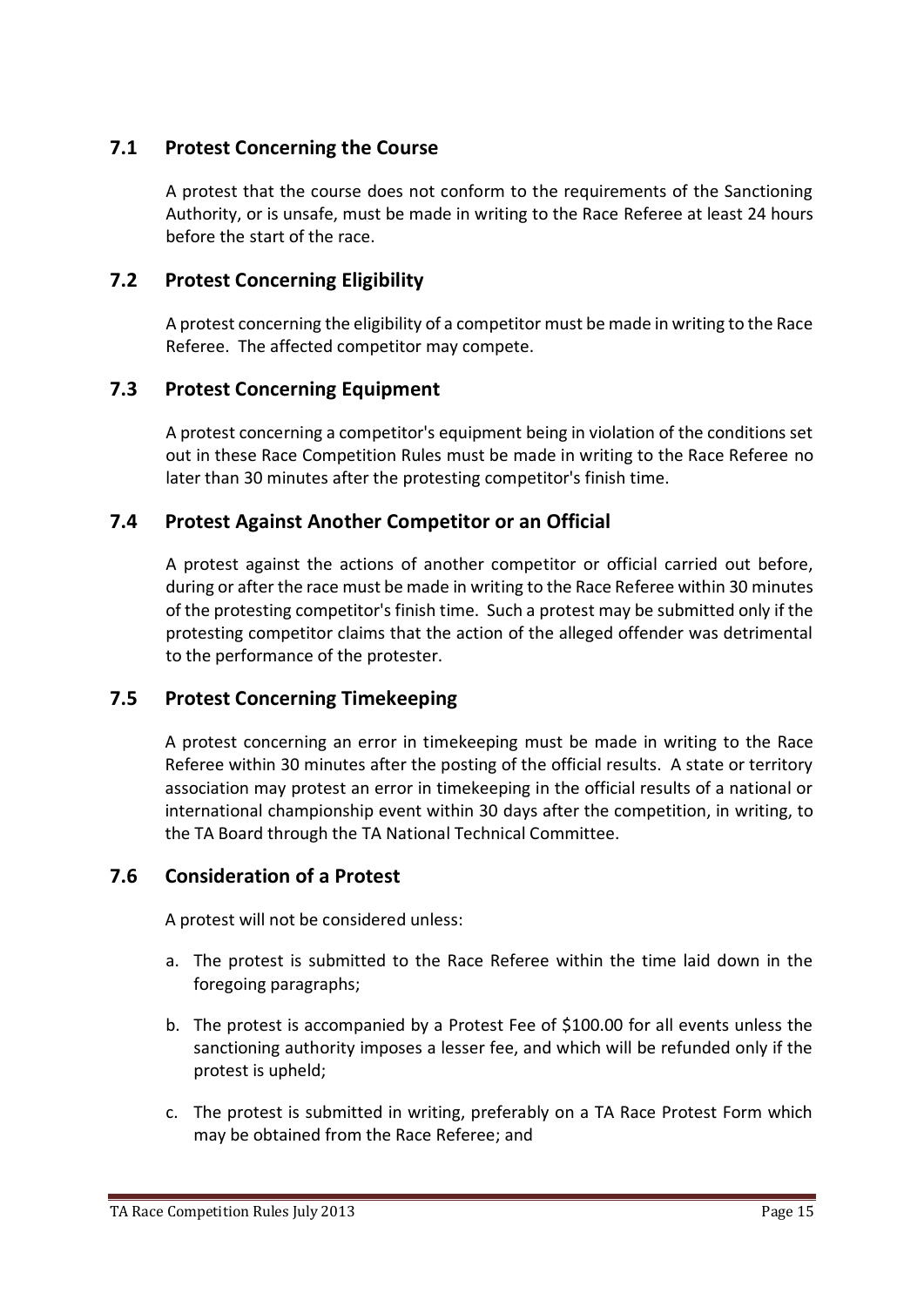d. A protest cannot be made on a judgement call by a Technical Official.

## <span id="page-16-0"></span>8. **APPEALS**

A competitor may file an appeal with the Technical Delegate, or STTA representative if a Technical Delegate was not appointed, against a ruling of the Race Referee provided that the decision appealed against has not previously been the subject of an appeal and ruled upon by the Race Competition Jury.

#### **8.1 Consideration of an Appeal (to the Race Competition Jury)**

An appeal against a decision will not be considered unless:

- a. The appeal is submitted to the Technical Delegate within 30 minutes of the Race Referee's decision being formally advised;
- b. The appeal is accompanied by an Appeal Fee of \$100.00 for all events unless the sanctioning authority imposes a lesser fee, and which will be refunded only if the appeal is upheld; and
- c. The appeal is submitted in writing, preferably on a TA Race Appeal Form which can be obtained from the Technical Delegate.

#### **8.2 Appeal to the TA Board**

A competitor whose appeal is dismissed by the Race Competition Jury (RCJ) may appeal to the TA Board.

- a. The only ground of appeal available to an aggrieved competitor following determination by the RCJ is that the procedure relating to appeals set out in Rule 9.1 of the TA RCR was not properly followed and/or implemented;
- b. Any appeal under this section must be lodged with the CEO of TA within 48 hours of receipt by the aggrieved competitor of the decision of the RCJ;
- c. Appeals under this section must be in writing stating precisely the ground of appeal relied upon by the aggrieved competitor;
- d. The timetable and procedure for any appeal to the TA Board will be set by the President of TA or his/her nominated representative. Such timetable and procedure shall take into consideration the need for expediency and finality in regard to race results in addition to any other matter deemed significant by the President (or nominee) in the circumstances of the appeal;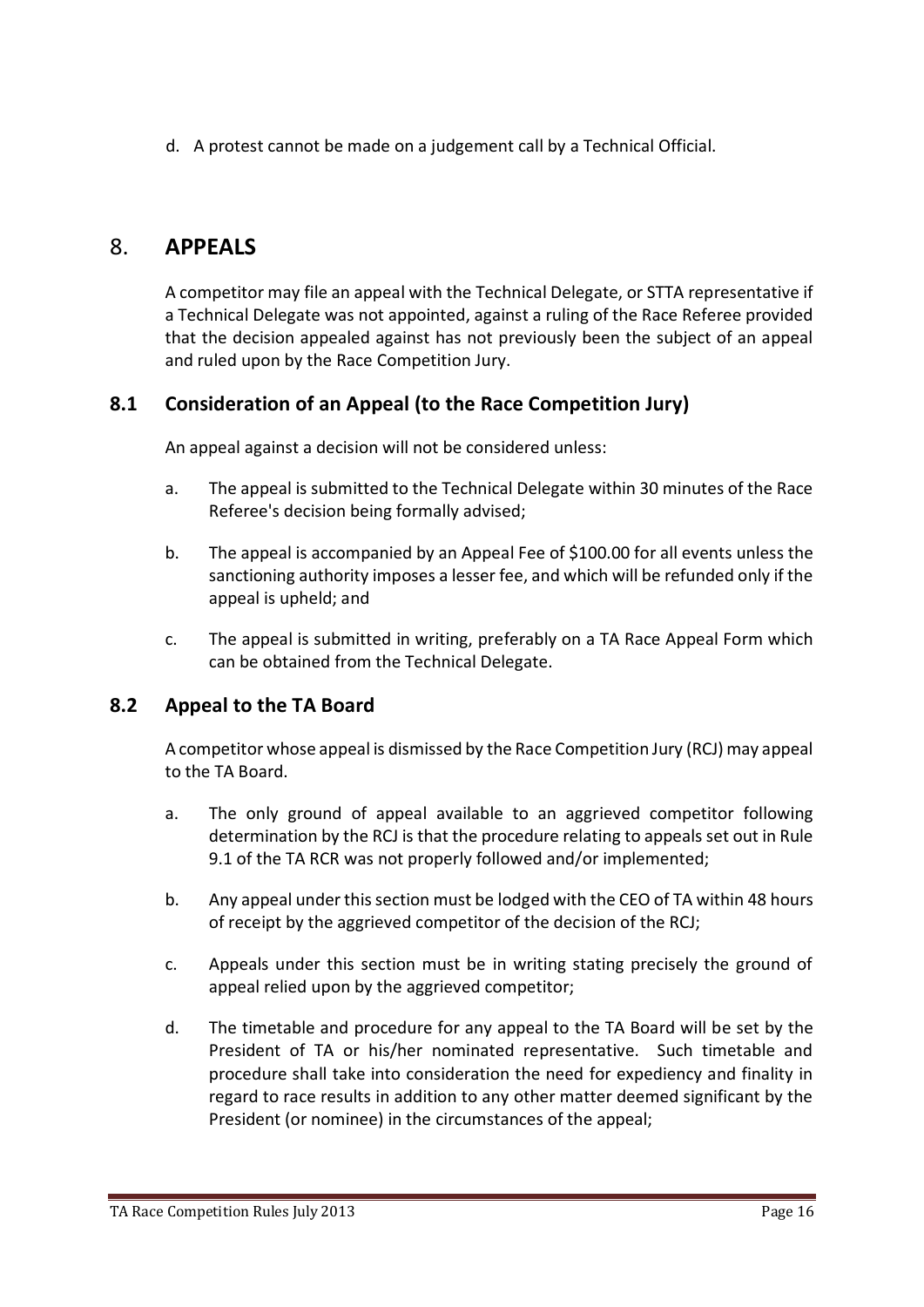e. When considering whether the ground of appeal has been made out the TA Board will disregard any technical breach of the rules that in their opinion had no bearing on the outcome of the appeal to the RCJ or merits of the competitor's appeal to the RCJ; and

Any appeal to the TA Board against the decision of the RCJ must include a fee of \$500.00 made payable to Triathlon Australia which is non-refundable should the appeal to the TA Board be dismissed.

## <span id="page-17-0"></span>**9. PARATRIATHLON CONDUCT**

#### **9.1 General**

- a. This section contains the rules which affect only paratriathlon.
	- (i) All National and State Championships for Triathlon, Duathlon and Aquathlon shall be strictly run in accordance to these rules.
	- (ii) All other non-Championship based events shall regarded as "inclusion events and therefore these rules are used as a guide particularly with reference to equipment, classification, handlers, and guides. In these instances race competition rules for inclusion events shall be enforced for the purposes of safety and the spirit of the event where the Technical Delegate and the LOC or Race Director will decide on the status of the paratriathlon competition; and
	- (iii) It is mandatory for all paratriathlon competitors, who use catheters or other urinary diversion devices, to prevent spillage by using a catheter bag at all times. This includes during training, competition and classification.

#### **9.2 Paratriathlon Categories**

- a. Paratriathlon Categories have been established based on physical disabilities. Refer to the TA Paratriathlon Classification Rules and Regulations for eligible impairments. Medical evidence shall be required for classification.
- b. The six (6) categories are as follows:
	- (i) TRI 1 Wheelchair user: Includes Paraplegic, Quadriplegic, Polio, Double Leg Amputee and disabilities that prevent the safe use of a conventional bicycle. Must use a handcycle (as described in section 6.11) on the bike course and racing wheelchair (as described in section 6.13) on the run;
	- (ii) TRI 2 Severe leg impairment, including above knee amputees. Must ride a bicycle and run with above knee prosthesis or run using crutches;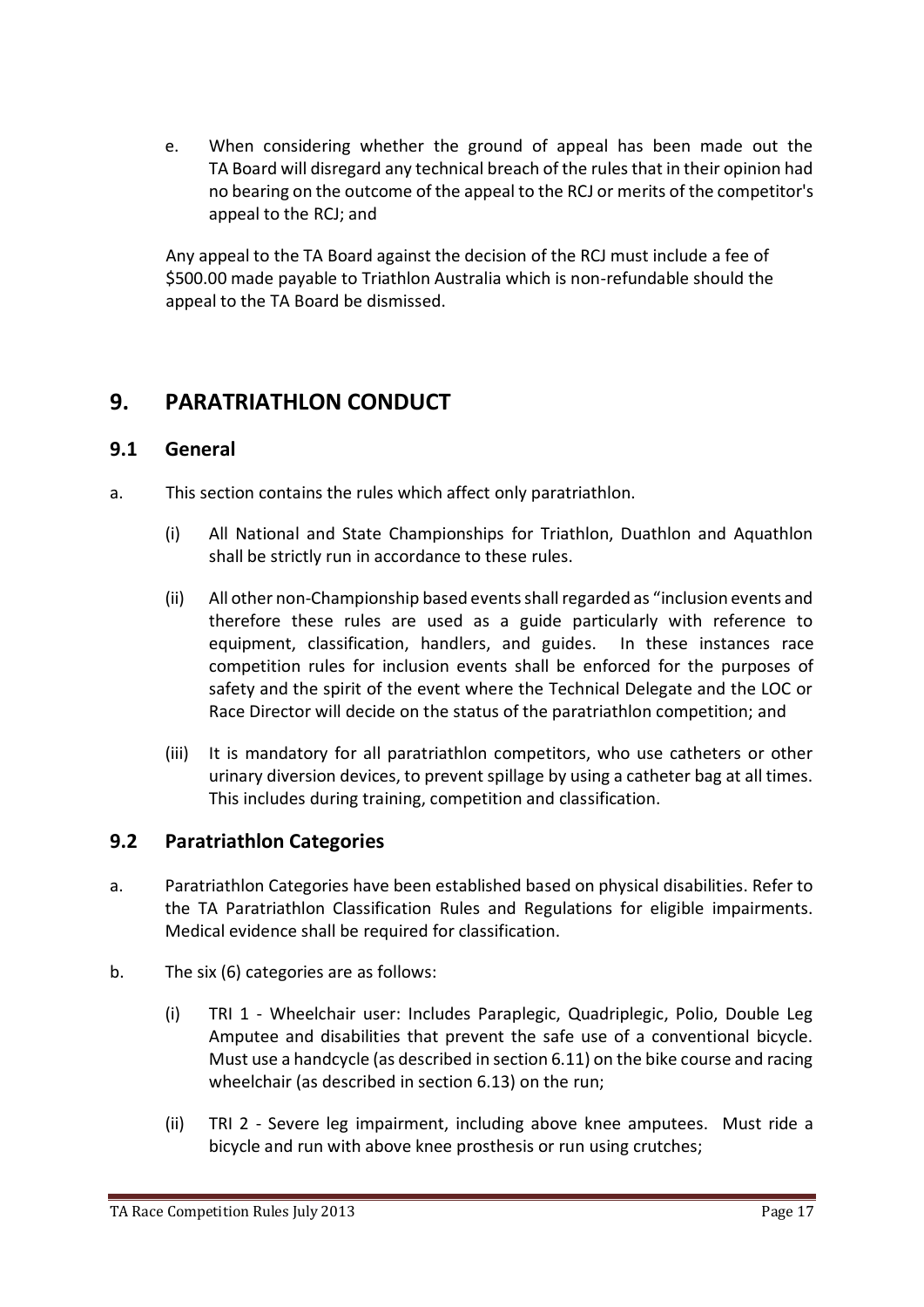- (iii) TRI 3 Les Autres: Includes athletes with Multiple Sclerosis, Muscular Dystrophy, Cerebral Palsy, double leg amputee or paralysis in multiple limbs. Must ride a bicycle or tricycle and run. May use braces or prosthesis;
- (iv) TRI 4 Arm impairment: Includes paralysis, above elbow amputees and below elbow amputees, or impairment in both upper limbs. Must ride a bicycle. May use prosthesis, brace or sling on the bike and/or run;
- (v) TRI 5 Moderate leg impairment: Includes below-knee amputees. Must ride a bicycle and may run with prosthesis;
- (vi) TRI 6a and TRI 6b Visual Impairment: Includes avisual acuity of less than 6/60 vision or visual field less than 40 degrees with best corrective vision. One guide of the same gender is mandatory throughout the race.
- c. All paratriathletes are allowed to compete in triathlon, duathlon and aquathlon events;
- d. All categories start together in a paratriathlon event or may start together as a separate wave as part of an existing National or State Championships. In case of an event with more than 100 entries, the TD shall create two start waves in consultation with the LOC or Race Director in which the athletes should be grouped together per category and per gender; and
- e. In a duathlon or aquathlon event, a paratriathlon race should be organised in two wave starts with a difference of at least one (1) minute. TRI 1 athletes shall start in the first wave and the rest of the athletes in the second wave.

#### **9.3 Classification**

- a. Paratriathlon Classification Rules and Regulations can be found in Triathlon Australia Classification Policy.
- b. All Paratriathletes competing at a National or State Championship competition must have a National paratriathlon classification to ensure they meet the minimal eligibility criteria for competition and are assigned an appropriate profile and category.

Paratriathletes requiring classification will need to:

- (i) be available to attend an National Classification appointment with a Triathlon Australia designated Classification Panel prior to the competition;
- (ii) provide, at time of classification, the "Certificate of Medical Diagnosis" or "Medical Diagnostic Form for Athletes with a Visual Impairment" signed by the appropriate medical personnel, a passport sized photo and any other relevant medical documentation; and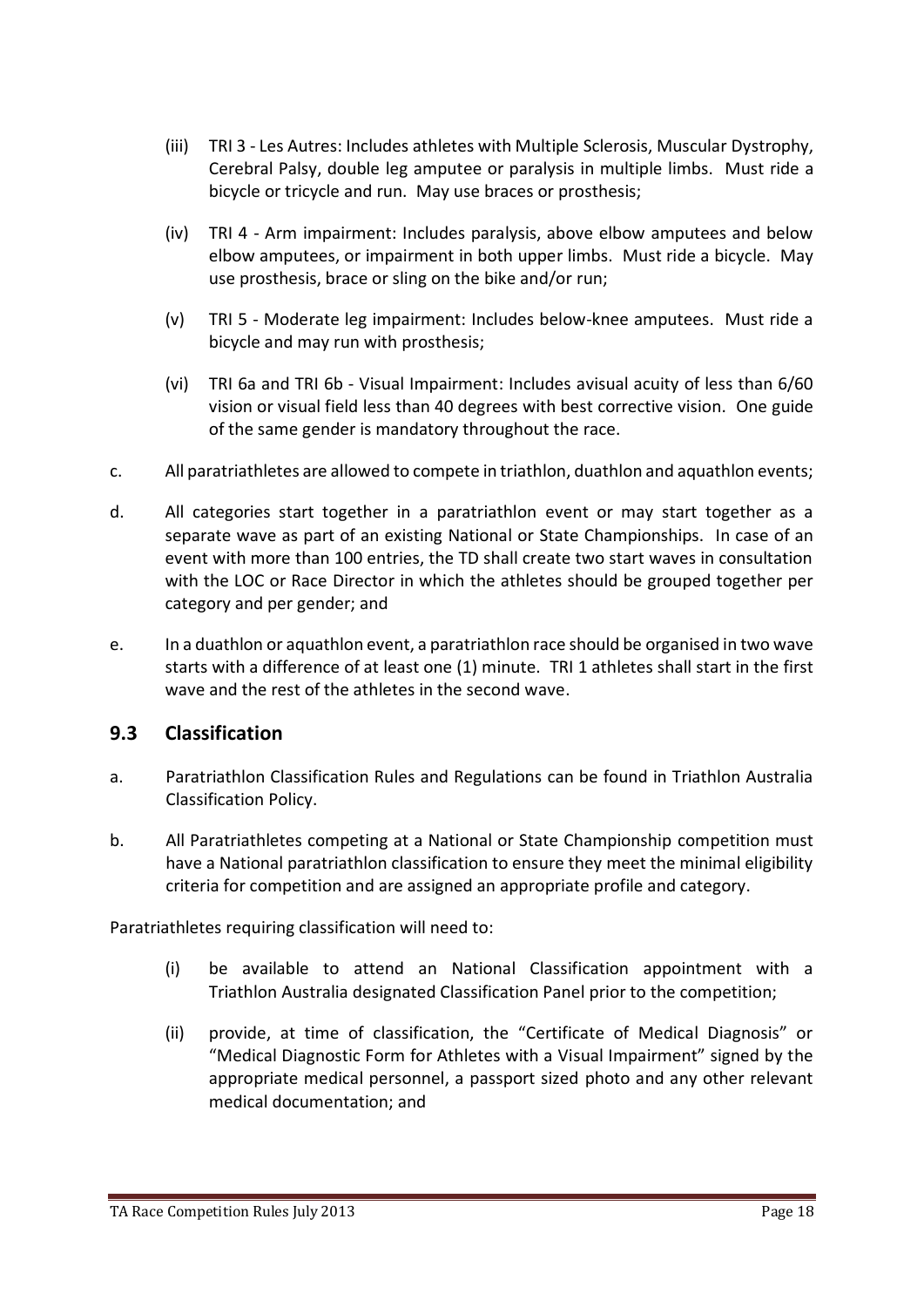- (iii) Paratriathletes that have been classified for ITU Sanctioned events shall not be required go through the classification process unless instructed by the Triathlon Australia Head Classifier.
- c. Paratriathletes competing at National or State Championship events, where classification is not available, will be informed by Triathlon Australia to submit specific medical documentation to TA, no later than 4 weeks before competition, so that a temporary classification can be assigned to them.

#### **9.4 Paratriathlete pre-event requirements**

- a. Where advised a compulsory briefing of paratriathletes will be held before all events and will be conducted by the Race Referee. Paratriathlon coaches may also attend the briefing. Alternatively, a written race briefing will be provided 1 week before competition and issued to the paratriathlete via email. A further briefing maybe staged just prior to competition for the purposes of updating race conditions.
- b. All guides and handlers must be registered prior to competition.
- c. All athletes will pick up their own race packet during registration at the event. The race packet will include:
	- (i) TRI 1: red swim cap, 3 race number stickers for the helmet, 1 race number sticker for the handcycle, 1 race number sticker for the race wheelchair, 1 race number sticker for the daily wheelchair, 1 race bib number for the athlete and 2 race bib numbers for the handlers;
	- (ii) TRI 4: yellow swim cap, 3 race number stickers for the helmet, 1 race number sticker for the bike, 3 race number stickers for the prosthesis , 1 race bib number for the athlete and 1 race bib number for the handler;
	- (iii) TRI 2, TRI 3 and TRI 5; yellow or green swim cap, 3 race number stickers for the helmet, 1 race number sticker for the bike, 3 race number stickers for the prosthesis/aiding devices, 1 race bib number for the athlete and 1 race bib number for the handler; and
	- (iv) TRI 6: 1 green swim cap for the athlete and 1 white swim cap for the guide, 6 race number stickers for the helmets, 1 race number sticker for the bike, 1 race bib number for the athlete and 1 race bib number for the guide with the word "GUIDE" written on it.

#### **9.5 Paratriathlon Handlers**

a. Securing qualified aides (handlers) shall be the responsibility of the paratriathlete, and all such handlers shall be identified to and receive credentials from the TD, LOC or Race Director at registration.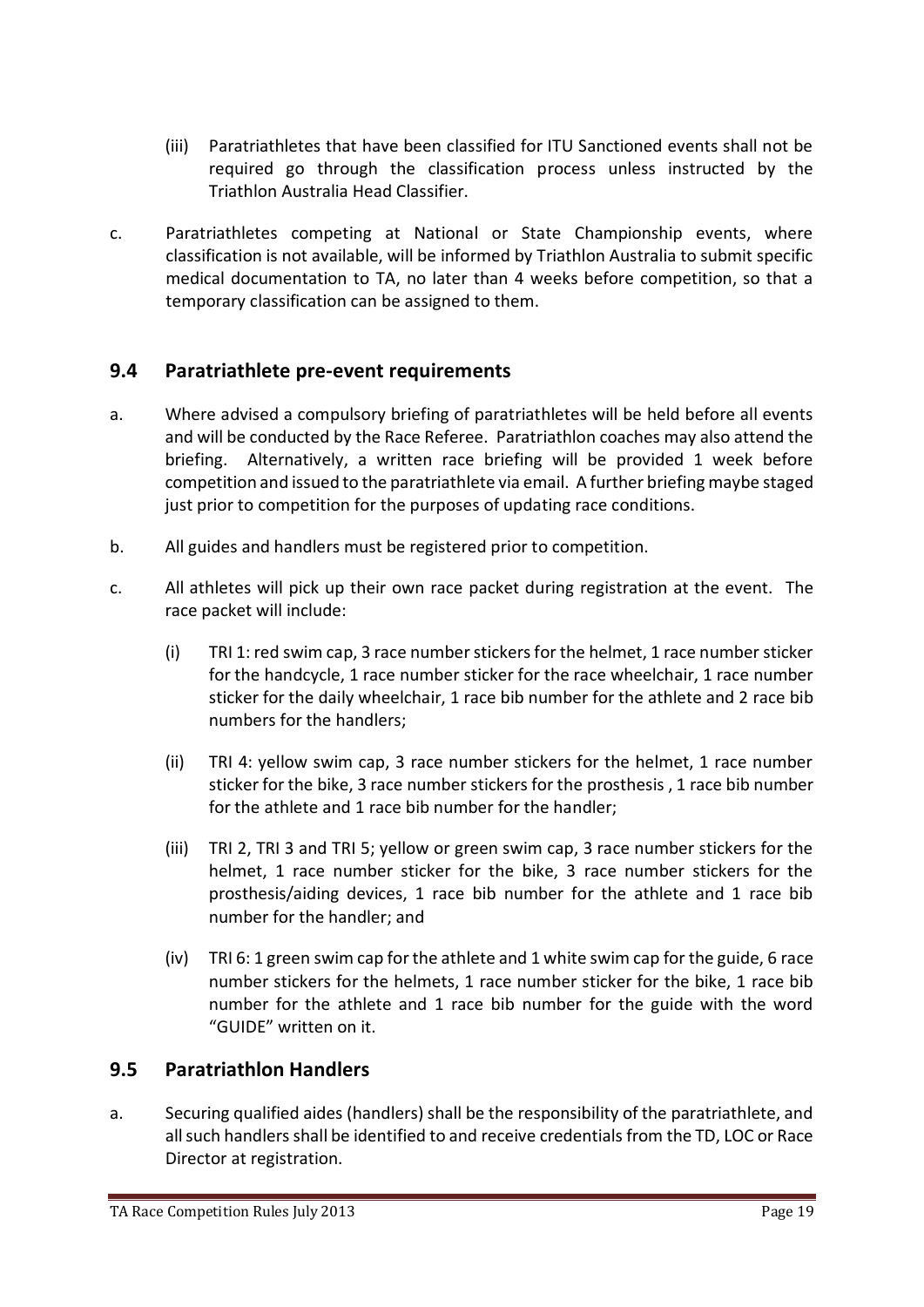- b. Handlers are to be allotted as follows:
	- (i) One (1) handler for categories TRI 2, TRI 3, TRI 4, and TRI 5;
	- (ii) Up to two (2) handlers for category TRI 1; and
	- (iii) No handlers for category TRI 6 (Guides may act as the handler for this category).
- c. Handlers are specifically allowed to assist paratriathletes by:
	- (i) Helping with prosthetic devices or other assistive devices;
	- (ii) Lifting paratriathletes in and out of handcycles and wheelchairs;
	- (iii) Removing wetsuits or clothing;
	- (iv) Repairing bikes and helping other equipment at the paratriathlete's Transition Zone area or at the official wheel station is provided. TRI 6 guides can help to repair the bike along the whole bike course, without receiving outside assistance;
	- (v) All handlers shall be subject to the TA Race Competition Rules in addition to further regulations deemed appropriate or necessary by the Race Referee; and
	- (vi) Any action taken by a handler, which propels the paratriathletes forward may result in a disqualification.

#### **9.6 Paratriathlon Registration Process**

- a. Pre-event registration is compulsory for paratriathletes, handlers and guides before competition:
	- (i) Paratriathletes must communicate to the registration officials whether they will have their own handler, or if they need an LOC handler;
	- (ii) Paratriathletes must attend the briefing with their handler if advised as per 6.4 a.; and
	- (iii) Immediately after the registration, they will collect their race packet and their handler will collect the handlers' t-shirt, as provided by the LOC.
- b. Paratriathletes and handlers must check in together;
	- (i) Handlers need to present themselves with the race bib number and the official handler's t-shirt before gaining access to the transition area
	- (ii) If a paratriathlete is present without his/her handler/s, he/she has to wait until the handler/s arrive. If the paratriathletes wishes to register on his/her own, then the handler will not have access to the Field of Play;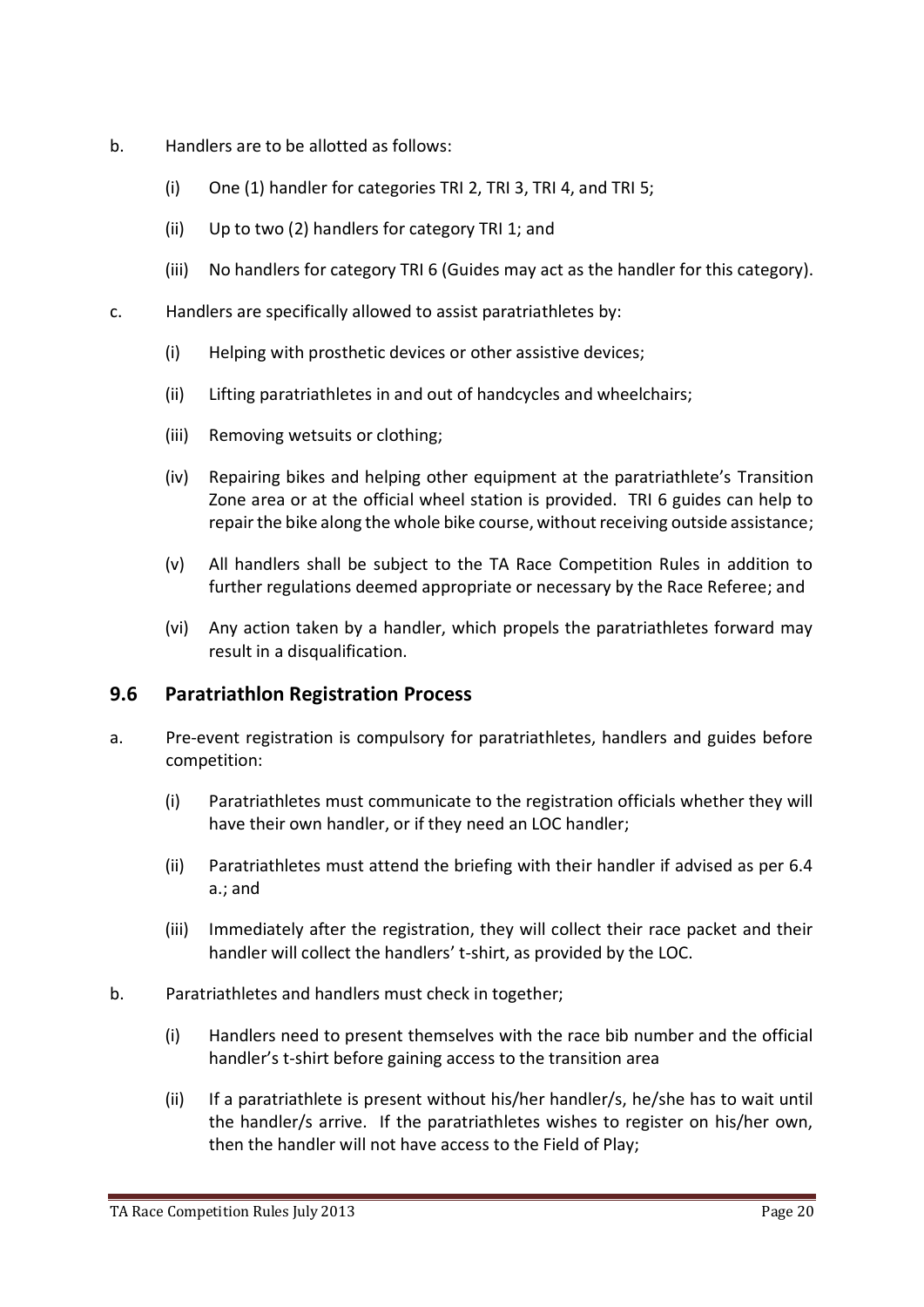- (iii) Once a handler has been registered, they can only be replaced in exceptional circumstances and only by the TD.
- (iv) Timing chips will be delivered during this process;
- (v) Equipment (prosthesis, crutches, etc) for the pre-transition area (must have a Race number on it) and will be checked upon entry to the transition area.

#### **9.7 Pre-Transition Area conduct**

- a. If a pre-Transition area exists, competitors in categories TRI 1, TRI 2, TRI 3 and TRI 5 may remove their wetsuits before accessing wheelchairs or collecting other ambulatory/prosthetic devices in this area. Only the TRI 1 handlers are allowed in this area.
- b. Paratriathlete handlers racing in the TRI 1 category are allowed to assist their assigned paratriathlete in this area but cannot propel nor push TRI 1 paratriathletes forward.
- c. The wheelchairs provided by the TRI 1 paratriathletes for this area must have functional brakes.
- d. The closest available area to the swim exit area will always be used to line up the TRI 1 wheelchairs, according to their race number.
- e. There should be a dedicated space in the pre-transition area, to set up and display all prosthetic devices/crutches for paratriathletes from categories TRI 2, TRI 3 and TRI 5 (if required). Two Technical Officials will coordinate the distribution of these equipment devices to the athletes as they exit the water and receive notification of the race number from the TO situated at the water exit. All of the equipment will be lined up in numerical order.

#### **9.8 Transition Area Conduct**

- a. No guide dogs will be allowed in the transition area at any time.
- b. The LOC shall provide a minimum number of swim exit handlers at swim exit area, who will be responsible for assisting the paratriathletes from the swim exit to the pretransition area. The final number of swim exit handlers shall be determined by the Technical Delegate. Only designated handlers and Officials will be permitted access to enter this area. Their training should be supervised by the Technical Delegate to ensure correct lifting and carrying techniques are used.
- c. During the swim exit, the competitors will receive assistance from the swim exit handlers according to their swim cap colours, as follows: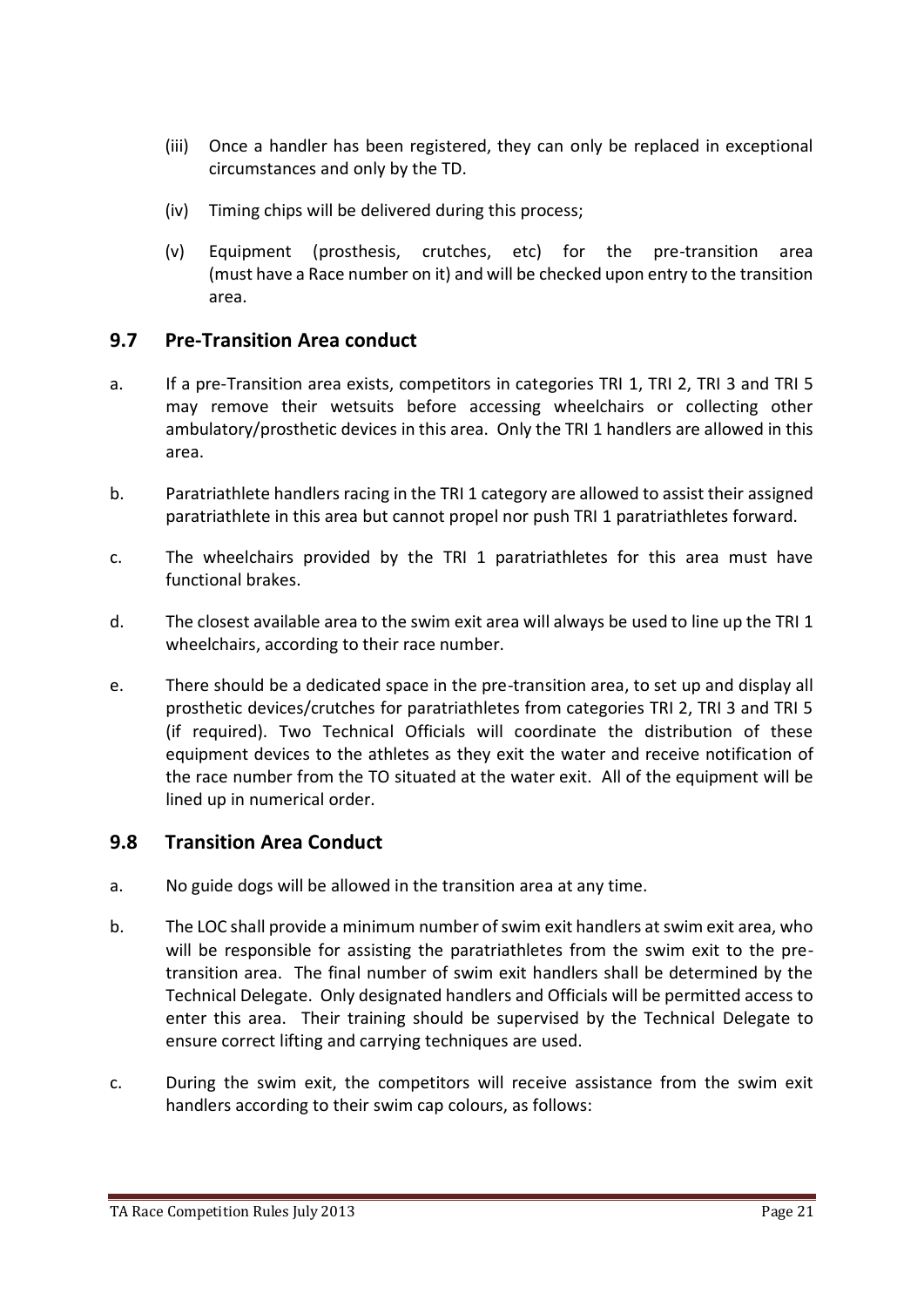- (i) Red: Paratriathlete needs to be lifted from the swim exit to the wetsuit removal area;
- (ii) Yellow: Paratriathlete needs to be supported to walk/run from the swim exit to the wetsuit removal area;
- (iii) Green or white: Paratriathlete does not need any assistance at the swim exit; and
- (iv) White caps will be used for the guides.
- d. Bicycles, tandems, handcycles or tricycles are not allowed from the swim exit to the transition area.
- e. All equipment shall remain within each paratriathlete's assigned space in the transition zone. The only exception to this rule is when a "pre-transition area" exists. (This pretransition area shall be set-up in coordination with the Technical Delegate).
- f. All TRI 6a and TRI 6b positions in the transition zone must be the closest to the mount line (women and men), followed by the rest of the categories TRI 5, TRI 4, TRI 3, TRI 2, and TRI 1. TRI 1 paratriathletes are allowed to ride the handcycle inside the transition area.

#### **9.9 Paratriathlon Swimming Conduct/Equipment**

- a. For safety reasons, categories will be presented during the paratriathlete presentation at race start the following order: TRI 6, TRI 5, TRI 4, TRI 3, TRI 2, TRI 1. For safety reasons, TRI 1 competitors should always enter the water after all other paratriathletes are in place.
- b. The swim start shall be an "in-water" start.
- c. Paratriathletes will not be required to exit the water between laps.
- d. Artificial propulsive devices including (but not limited to) fins, paddles, or floating devices of any kind are not allowed. All prosthetic and/or orthoses devices are considered propulsion devices. Use of any such devices will result in disqualification. Any objects, screws or prosthetic devices that may be potentially harmful can be banned by the Technical Delegate prior to the competition.
- e. Wetsuit use is determined by the chart below: INSERT CHART

If any competitor has not completed the swim course within this time limit and is more than 100 metres short of the finish, they shall be removed immediately from the water.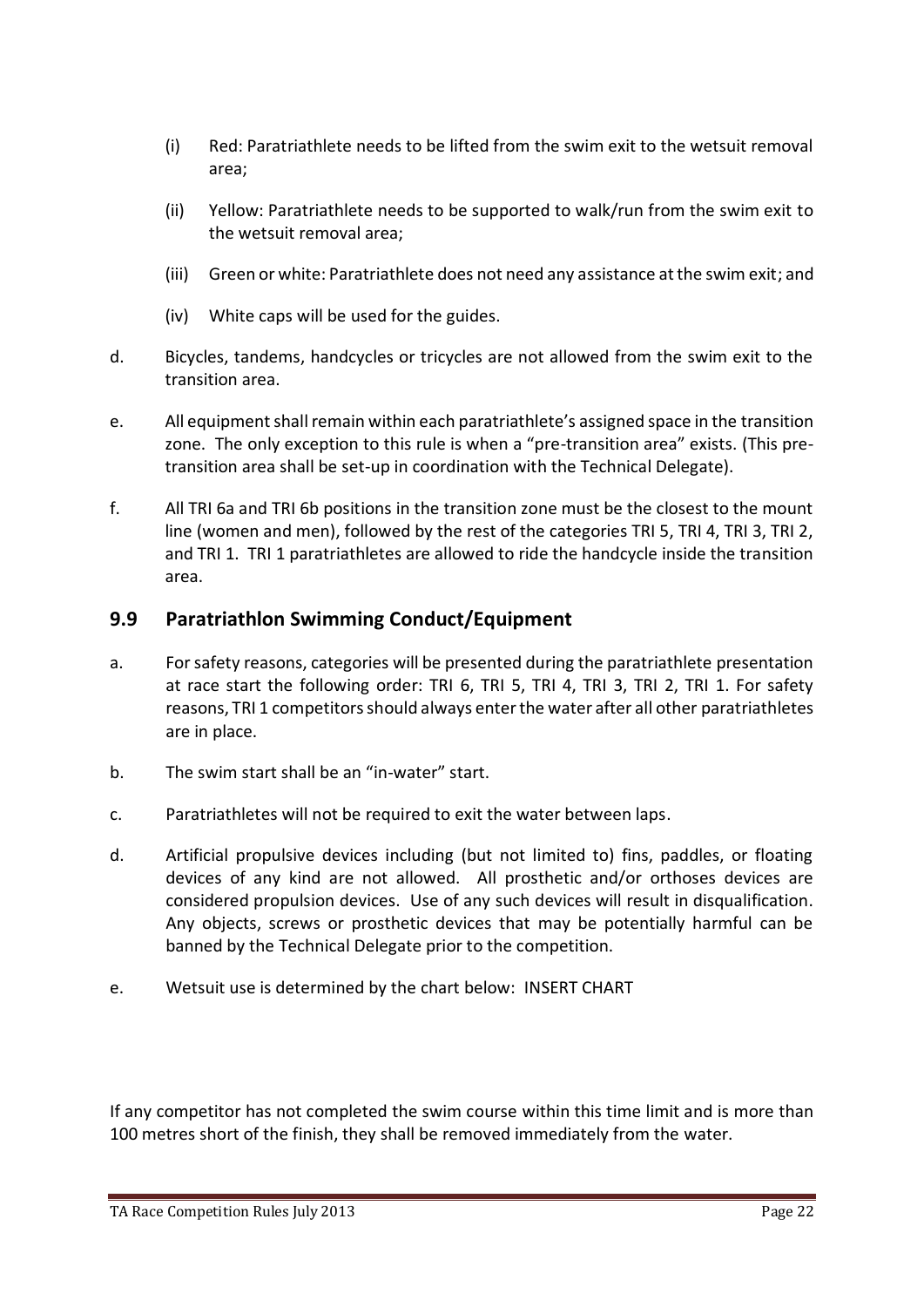- f. Wetsuits will not be permitted when the water temperature is 28° Celsius or above.
- g. The swim portion may be cancelled if the official water temperature is lower than 16° Celsius (Official water temperature is calculated as indicated in the following chart )
- h. If the water temperature is lower than 20° Celsius and the air temperature is lower than the water temperature, the adjusted value is the measured temperature decreased by 0.5°C every 1.0°C of difference between the air and water temperatures. This adjusted value is the official water temperature for paratriathlon events.

#### **9.10 Paratriathlon Cycling Conduct/Equipment**

- a. Paratriathlon competitions are non-drafting events.
- b. In paratriathlon competitions, the term "bike" used herein shall include bicycles, tandems, tricycles or handcycles.
- c. All bikes shall be propelled by human force. Arms or legs can be used to propel the cycle, but not both. Any violation shall result in disqualification.
- d. Bike specifications for paratriathlon competitions are outlined in the TA Race Competition Rules section 3.12.
- e. The specifications of a tricycle are as follows:
	- (i) The tricycle is a vehicle with three (3) wheels of equal diameter. The front wheel, or wheels shall be steerable. The rear wheel(s) shall be driven through a system comprising of pedals and a chain;
	- (ii) Recumbent tricycles are not allowed;
	- (iii) All tricycles shall conform to the International Cycling Union (UCI) construction and measurements for a bicycle, including the bottom bracket, seat tube and saddle position (excluding the rear triangle);
	- (iv) Wheels of the tricycle may vary in diameter between 70 cm maximum and 55 cm minimum including the tyre, using conventional cycle components. Modified hub attachments may be used if necessary. The width of tricycle double wheels may vary between 85 cm maximum and 60 cm minimum, measured at the centre of each tyre as it touches the ground;
	- (v) If a tricycles two-wheel rear axle does not have a differential, only one wheel must be driven, due to the different speeds of the wheels in turns;
	- (vi) A tricycle shall not measure more than 200 cm in length and 95 cm in width overall;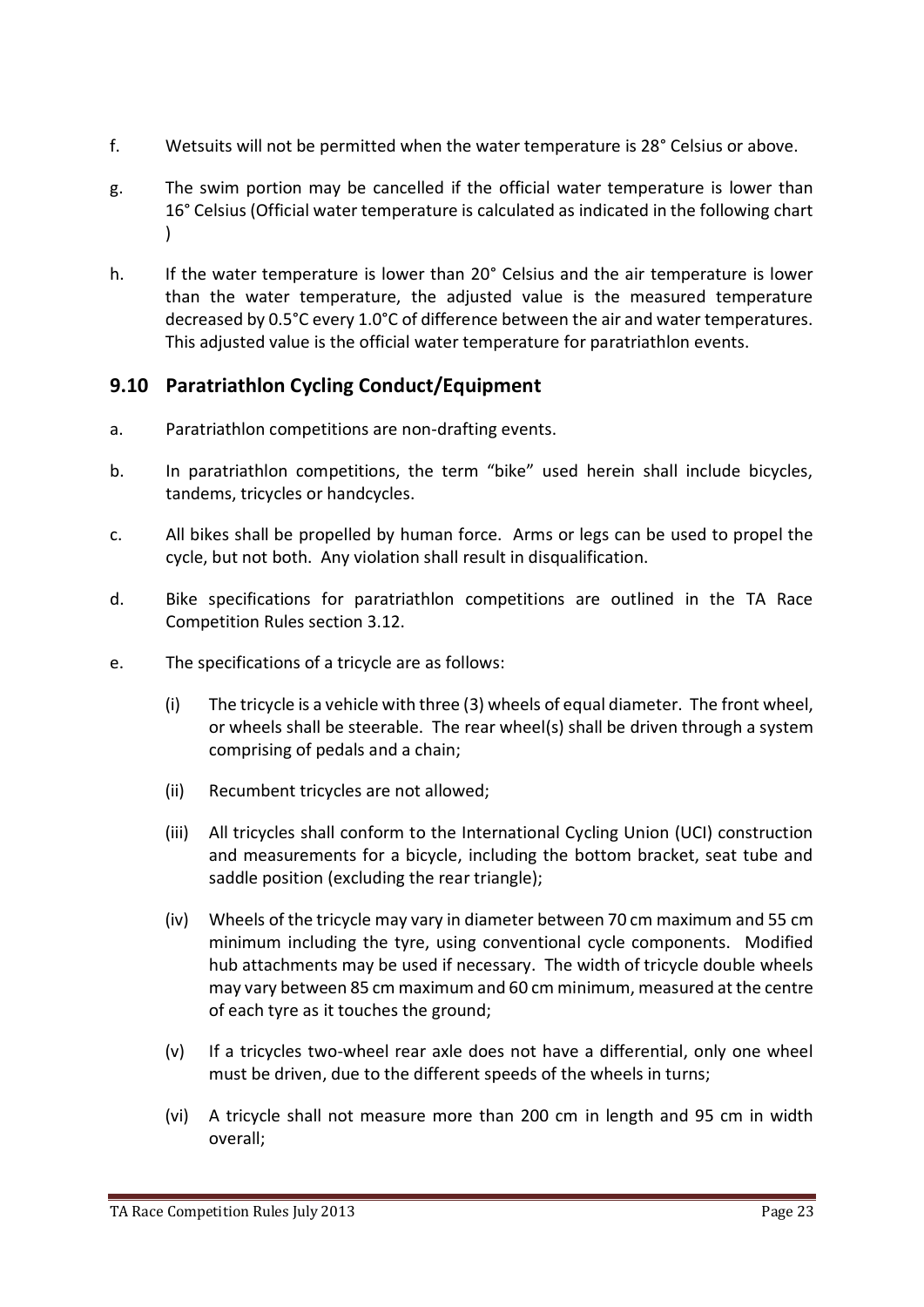- (vii) The tricycles top tube may slope down rearwards, to an inclination parallel with the down tube to facilitate easy mounting by the rider;
- (viii) The two wheels of a tricycle may be offset by a maximum of 10 cm either side of a centreline, which passes through the single wheel and the frame top tube; and
- (ix) A tricycle shall be fitted with a safety bar to prevent the front wheel of a following tricycle from entering the space between the rear wheels. The safety bar must be fixed to the tricycle so that there is no risk of the bar moving during competition. The distance from the ground to the centre of the safety bar should be the same as the distance between the ground and the middle of the hub when the tyres are inflated to the pressure used in competition.
- a) Protective shields, fairings or other devices, which have the effect of reducing resistance, are not allowed.
- b) Artificial handgrips and prosthetics are allowed but may not be fixed to the bike. Rigid prosthetic adaptations that are mounted or fixed to any part of the bike are not allowed.
- c) Except for handcycles (TRI 1), a rider's position shall be supported solely by the pedals, the saddle and the handlebars.
- d) Paratriathletes in the TRI 2 category not wearing a prosthesis may use a support for the thigh only if there is no fixation of the thigh to the bicycle. (For example, the support may be a half tube attached to the cycle, with a closed base and maximum of 10 cm closed side at the base, but no "thigh fixing devices" are allowed).
- e) Bikes must have two independent braking systems.
- f) Handcycle and tricycles must have two braking systems, one at the front and one at the back. The braking system on the double wheels must be dynamic and act on both wheels.
- g) All requests for impairment adaptations to any bike or handcycle must be submitted in writing to TA approval at least one (1) month before any event, with a clear explanation and pictures. If the adaptation is approved, a certificate will be sent by TA to the applicant within 10 working days
- h) Technical officials, LOC or Race Director shall not be liable for any consequences deriving from the choice of equipment and/or any adaptations used by paratriathlete, nor for any defects it may have, or its non-compliance.
- i) No guide dogs will be allowed on the bike course at any time.
- j) No bike course shall have a maximum gradient of over 12% at the steepest section.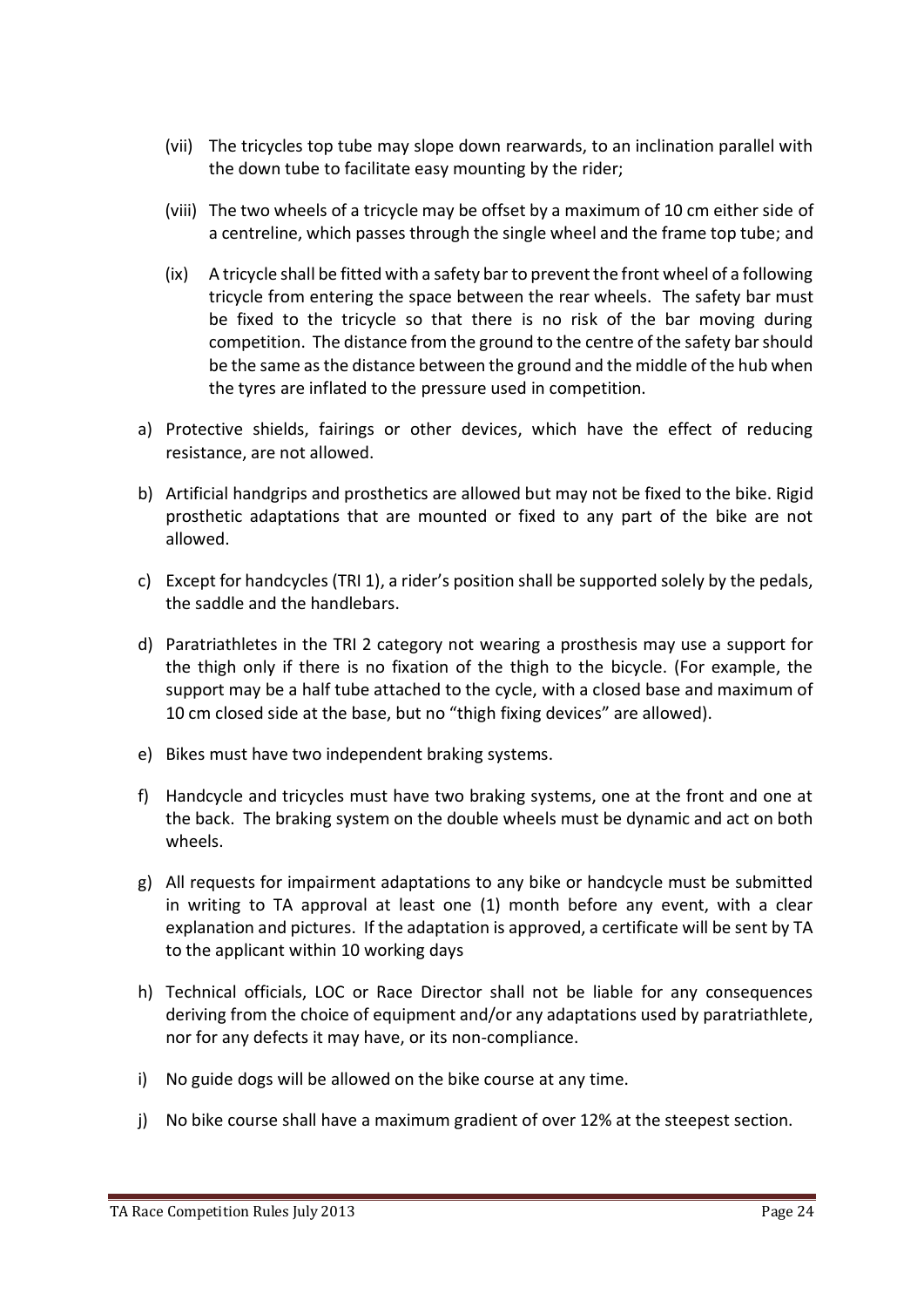#### **9.11 Paratriathlon TRI 1 Cycling Conduct**

- a. Paratriathletes must use a handcycle in a recumbent position.
- b. Specifications of a recumbent position handcycle are as follows:
	- (i) A handcycle shall be an arm powered, three-wheeled vehicle with an open frame of tubular construction, which conforms to the general principles of the International Cycling Union's (UCI) construction for bicycles (except that the chassis frame tubes need not be straight). For the seat or backrest construction, the maximum frame tube diameter may not exceed the maximum defined by the general principles of UCI;
	- (ii) The single wheel may be of a different diameter to the double wheels. The front wheel or wheels shall be steerable; the single wheel, either front or rear, shall be driven through a system comprising handgrips and a chain. The handcycle shall be propelled solely through a chainset and conventional cycle drive train, of crank arms, chainwheels, chain and gears, with handgrips replacing foot pedals. It shall be propelled by the hands, arms and upper body only;
	- (iii) The athlete must have clear vision. As such, the horizontal of the paratriathlete's eye line must be above the crank housing/crank set, when (s)he is sitting with his/her hands on the handlebars facing forward at full extent, the tip of his/her shoulder blades in contact with the backrest and his/her head in contact with the headrest, when applicable. From this position, conforming measurements are calculated as follows: (#1) The distance from the ground to the centre of the paratriathlete's eyes and (#2) the distance from the ground to the centre of the crank housing (crank set). Measurement (#1) must be equal or greater than measurement (#2). All handcycles must have a mirror fixed either to the helmet of the rider or at some point on the front of the bike to ensure rearview vision is possible;
	- (iv) Adjustments to handcycle may not be made during the race;
	- (v) Wheels of the handcycle may vary in diameter between a 406 mm minimum and a 622 mm maximum. Modified hub attachments may be used if necessary.
	- (vi) The width of handcycle double wheels may vary between 55 cm minimum and
	- (vii) 70 cm maximum, measured at the centre of each tyre where the tyres touch the ground;
	- (viii) Disk wheels are not permitted for handcycles;
	- (ix) A handcycle shall not measure more than 250 cm in length or 70 cm in width;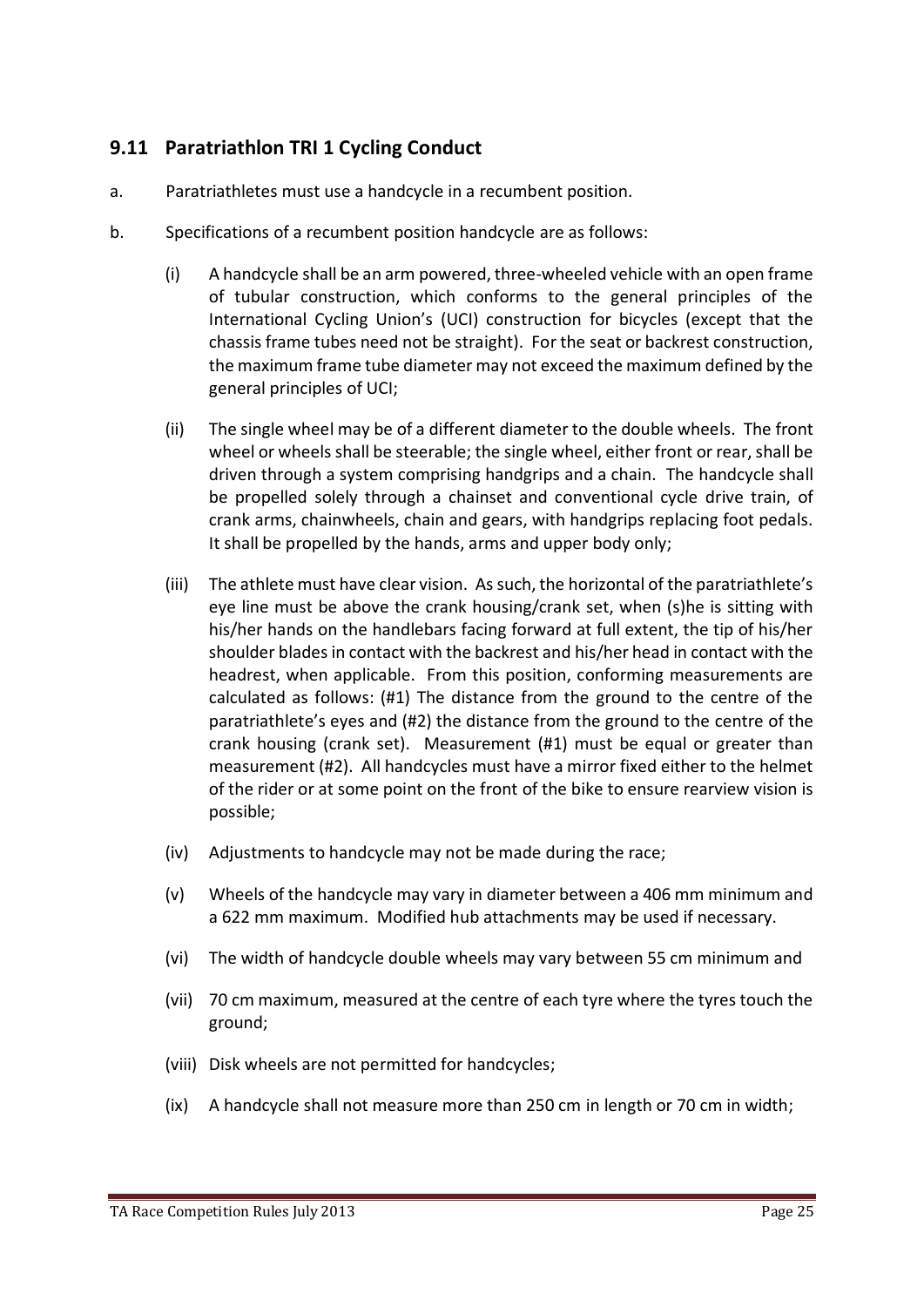- (x) The shifting device can either be within the extremities of the handlebars, or on the side of the paratriathlete's body;
- (xi) The largest chain ring shall have a guard securely fitted to protect the paratriathlete. This protection shall be made of solid material that is sufficiently robust and covers the chain ring fully over half of its circumference (180°) on the side facing the rider;
- (xii) Maximum frame tube dimension shall be 80 mm, irrespective of tube material, or profile. Any fillets, or ribs, inserted at joints between tubes, shall be for strengthening purposes only. Non-functional, aerodynamic devices are not permitted for competition;
- (xiii) A quick release body harness is permitted; and
- (xiv) It is mandatory that a handcycle with two rear wheels should be fitted with a safety bar to prevent the front wheel of a following handcycle from entering the space between the rear wheels. A safety bar must not exceed the width of each rear wheel tyre and all tube ends must be closed or plugged. The safety bar must be fitted 15 mm ( $+/-2$  mm) behind the wheels. It must be around tube (at least 18 mm in diameter) and made of adequately solid material to resist impact without bending or breaking. The distance between the ground and the bar axis must be 280 mm (+/- 10 mm). The structure and assembly of the safety bar must guarantee that normal bumps, which may be experienced during a race, don't affect the safe functioning of the bar (see diagram).

#### **9.12 Paratriathlon TRI 1 Running Conduct/Equipment**

- a. TRI 1 competitors perform the run portion in a "racing wheelchair" and are governed by all TA Race Competition Rules with regards to safety.
- b. The specifications of a "racing wheelchair" (hereafter referred to as "the chair") are as follows:
	- (i) The chair shall have two large wheels and one small wheel;
	- (ii) No part of the body of the chair may extend forwards beyond the hub of the front wheel and be wider than the inside of the hubs of the two rear wheels. The maximum height from the ground of the main body of the chair shall be 50 cm;
	- (iii) The maximum diameter of the large wheel, including the inflated tyre, shall not exceed 70 cm. The maximum diameter of the small wheel, including the inflated tyre, shall not exceed 50 cm;
	- (iv) Only one plain, round, hand rim is allowed for each large wheel. No mechanical gears or levers that propel the chair shall be allowed;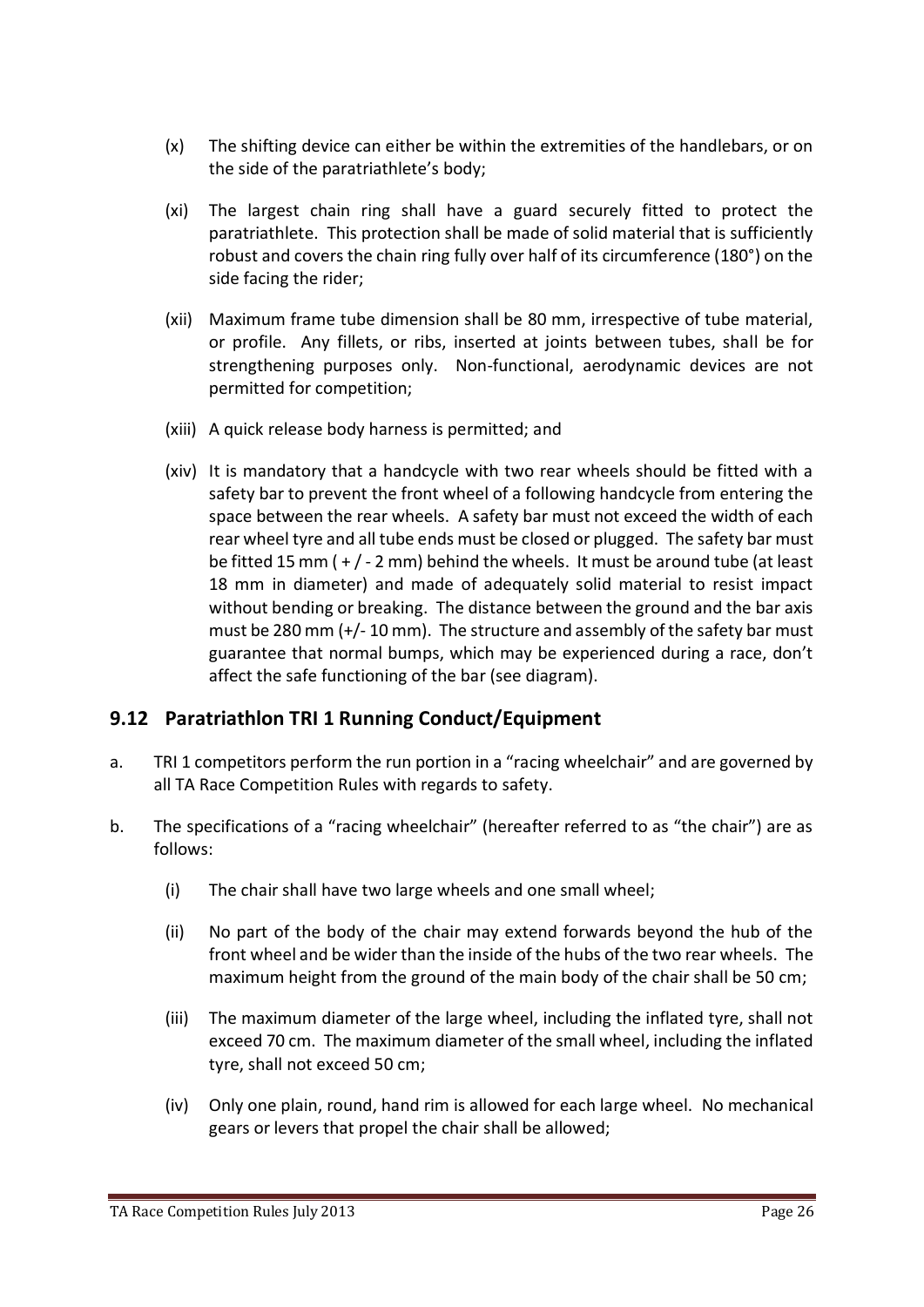- (v) Only hand operated, mechanical steering devices will be allowed;
- (vi) Competitors must be able to turn the front wheel manually to the left and right;
- (vii) No part of the chair may protrude behind the vertical plane of the back edge of the rear tyres;
- (viii) It will be the paratriathlete's responsibility to ensure the wheelchair conforms to all the above rules and no event shall be delayed while adjustments are made to the chair;
- (ix) Paratriathlete must ensure no part of their lower limbs can fall to the ground during the event;
- (x) Paratriathlete shall wear an approved bike helmet at all times while seated in the chair.
- c. Propulsion by any other method except the paratriathlete pushing on the wheels or push-rims will result disqualification. A paratriathlete attempting to overtake another paratriathlete carries the responsibility of ensuring full clearance of the chair being overtaken before cutting across. The paratriathlete being overtaken has the responsibility not to obstruct or impede the passing paratriathlete once the front wheel(s) of the passing chair are in sight.
- d. TRI 1 athletes will be judged as finished, the moment any part of the torso, reaches the perpendicular line extending from the leading edge of the finish line.

#### **9.13 Paratriathlon TRI 2 to TRI 6 Running Conduct/Equipment**

- a. Competitors may use prosthetics, canes or crutches to ambulate the course.
- b. The only acceptable footwear on the run course (aside from prosthetics) are running shoes.
- c. No guide dogs are allowed on the run course at any time.

#### **9.14 Paratriathlon TRI 6a and TRI 6b Conduct**

- a. The following additional rules apply to all visually impaired (TRI 6) paratriathlete and their guides:
	- (i) All paratriathletes must have a guide of the same gender.
	- (ii) Each paratriathletes is allowed a maximum of one (1) guide during each race.
	- (iii) All paratriathletes must be tethered during the swim. The tether may be used around the waist, leg or foot.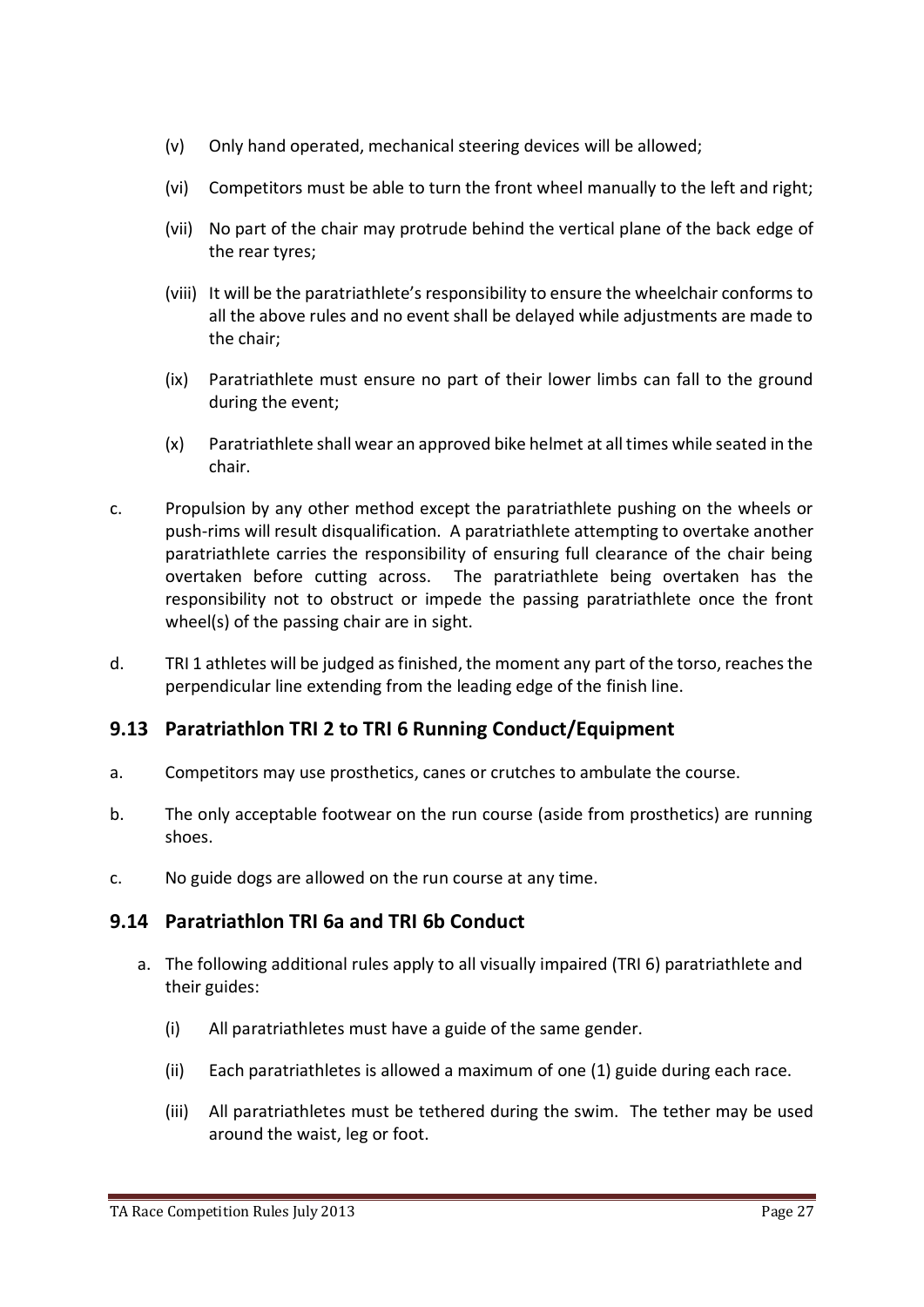- (iv) All paratriathletes and guides must use a tandem bicycle. The specifications of the tandem bicycle are as follows:
	- (1) A tandem is a vehicle for two riders, with two wheels of equal diameter, which conforms to the general principles of UCI construction for bicycles. The front wheel shall be steerable by the front rider, known as the pilot. Both riders shall face forward in the traditional cycling position and the rear wheel shall be driven by both cyclists through a system comprising pedals and chains; and
	- (2) The tandem top tube and any additional strengthening tubes may slope to suit the morphological sizes of the riders.
- (v) A paratriathlete cannot use a guide that has held a professional category race licence within 12 months prior to the date of competition.
- (vi) All guides must comply with minimum age requirements as per the TA Participant Policy Document.
- (vii) In the event of an injury or illness, and upon presentation of a medical certificate, a guide may be replaced up to 24 hours before the official start of the competition. No changes will be allowed after this deadline.
- (viii) All TRI 6a and TRI 6b paratriathletes must be tethered during the run. They may receive verbal instructions only from their guide.
- (ix) All TRI 6 paratriathletes shall use approved "black out glasses" during the entire run portion (beginning at their assigned space in the transition area.
- (x) Paddleboards, kayaks, etc. (on the swim portion) or bicycles, motor bicycles, etc., (on the run portion) or any other mechanical means of transport by guides are not allowed.
- (xi) At no time may a guide lead or pace the paratriathlete nor propel them forward by pulling or pushing during the swim and run
- (xii) Whether or not a tether is being used, the paratriathlete and guide shall not be more than 0.5 metres apart at all times.
- (xiii) As the TRI 6 paratriathlete crosses the finish line, the guide must be beside or behind the paratriathlete but not further apart than the required 0.5 metres maximum separation distance.
- (xiv) The guide must abide by all the competition rules that also pertain to the TRI 6 paratriathlete.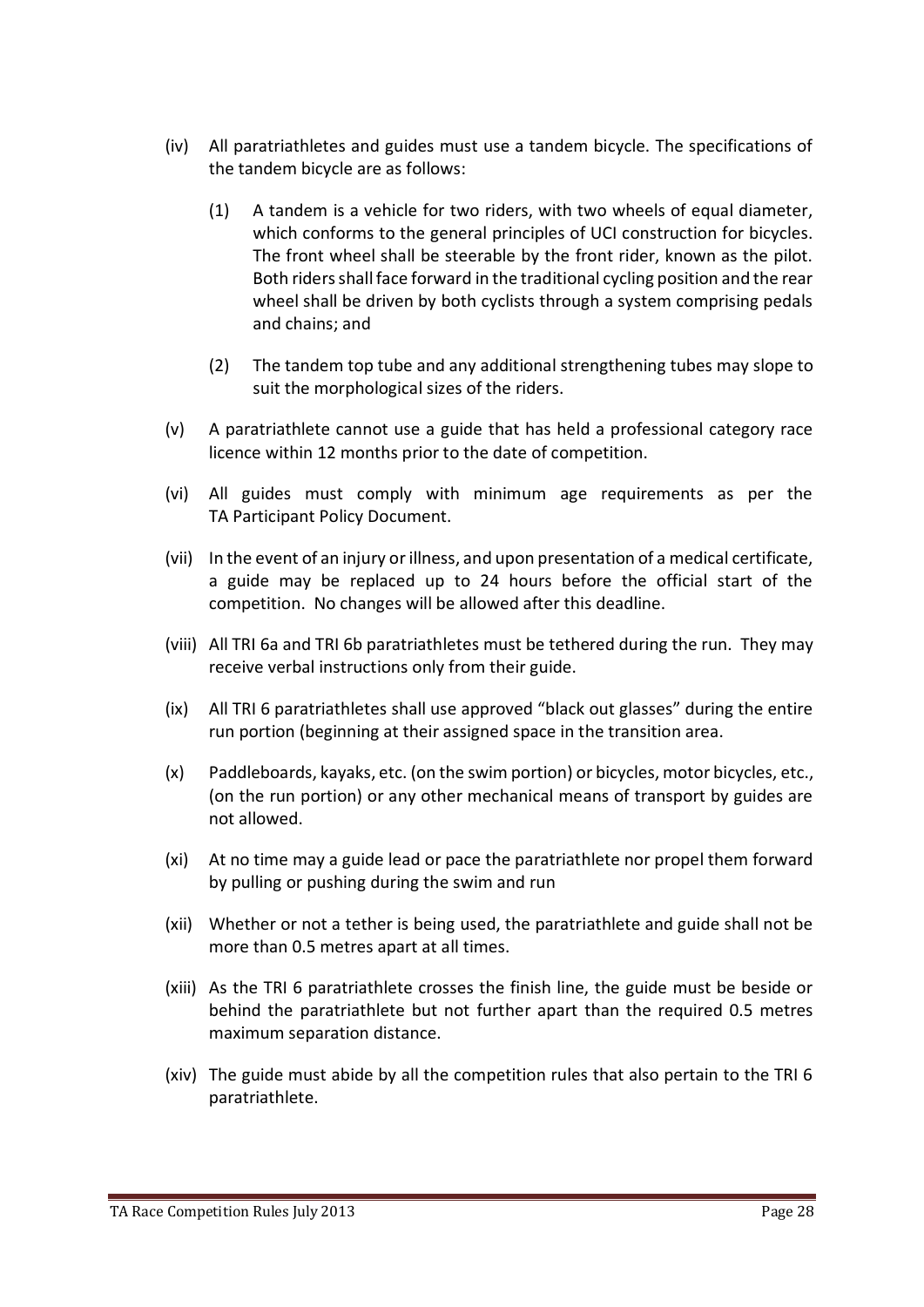## <span id="page-29-0"></span>**10. CROSS TRIATHLON/WINTER TRIATHLON**

Rules for these types of competitions can be found in the ITU Competition Rules on the ITU website [\(www.triathlon.org\)](http://www.triathlon.org/).

## <span id="page-29-1"></span>**11. MODIFICATIONS TO THE RULES**

These rules will apply to all events that fall within the jurisdiction of TA. To that end, throughout these RCR, unless otherwise specified, the term 'triathlon' is used in its generic form to imply any of those events.

It is important to know the intent and purpose of a rule so that it may be intelligently applied in a given situation. A competitor must not be permitted an advantage not intended by a rule, or to place the health or welfare of themself or others in jeopardy. To implement this philosophy, many of the rules are written in general terms. This practice minimises the necessity for a multiplicity of rules and provides the Technical Officials with ample authority to adapt their application of the rules to fit conditions. Technical Officials must base their determination on whether an advantage, not intended by the rules, has been gained or health or welfare has been jeopardised.

## <span id="page-29-2"></span>12. **EXCEPTIONS TO THE RULES**

These TA RCR will be applicable to all events sanctioned by TA or its' affiliated state/territory associations and are to be implemented by the relevant state or territory body as appropriate. Where the TA RCR conflict with the laws of the jurisdiction in which the event is to be held, those laws will override the TA RCR to the extent of the inconsistency, and competitors must be notified of the implications of these laws as early as possible and not later than prior to the start of the event. Exceptions for special circumstances in a particular event may only be gained from TA with prior approval. A request for an exception to these Rules must be made in writing to the Chair of the NTC through the state or territory association to whom the application has been submitted or is being submitted.

## <span id="page-29-3"></span>13. **SPECIAL RULES**

A race Technical Delegate may approve the addition of special rules for a particular race, provided that: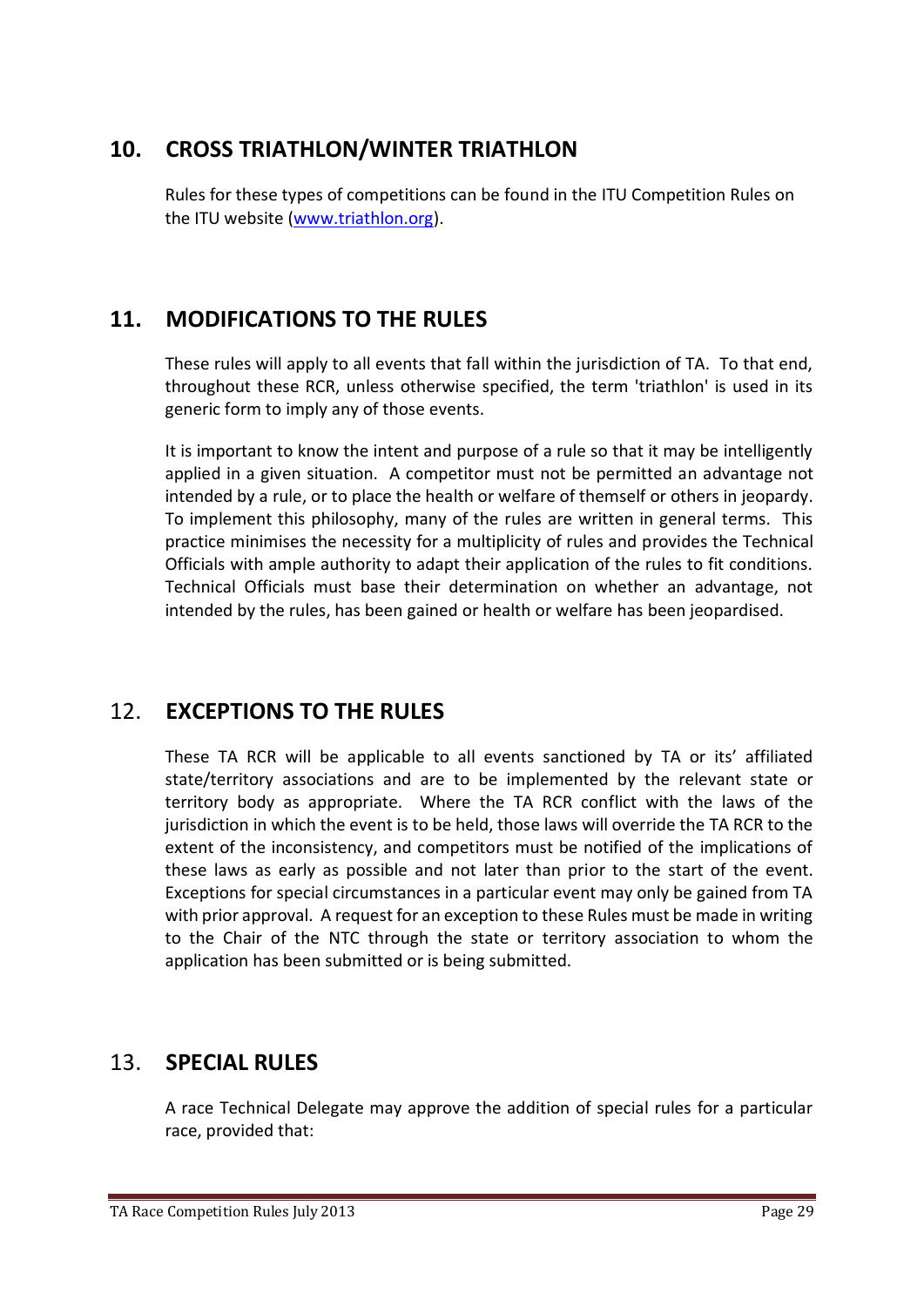- a. Each additional special rule is made available in written form and is announced to the participants before the event; and
- b. Each additional special rule and the reasons for its inclusion are advised to the Chair of the NTC before the day on which the event is to be conducted. The Chair of the NTC may invalidate the incorporation of an additional special rule only on the authority of the TA Board.

## <span id="page-30-0"></span>14. **UNAUTHORISED EXCEPTIONS OR ADDITIONS**

The unauthorised exception to or addition of a race competition rule will prevent an event from being sanctioned and will invalidate a sanction, which has already been granted to an event. This could result in legal complications, particularly in the case of accidents during the event and in subsequent requests for approval from state/territory and/or municipal authorities to use roads and waterways. Insurance authorities have also warned that claims made under such circumstances may be considered invalid.

## <span id="page-30-1"></span>15. **RULE CHANGES**

These RCR may be changed from time to time by the TA Board in its absolute discretion. Any such rule change shall be advised in writing to the affiliated state/territory associations at least 14 days before it is to take effect.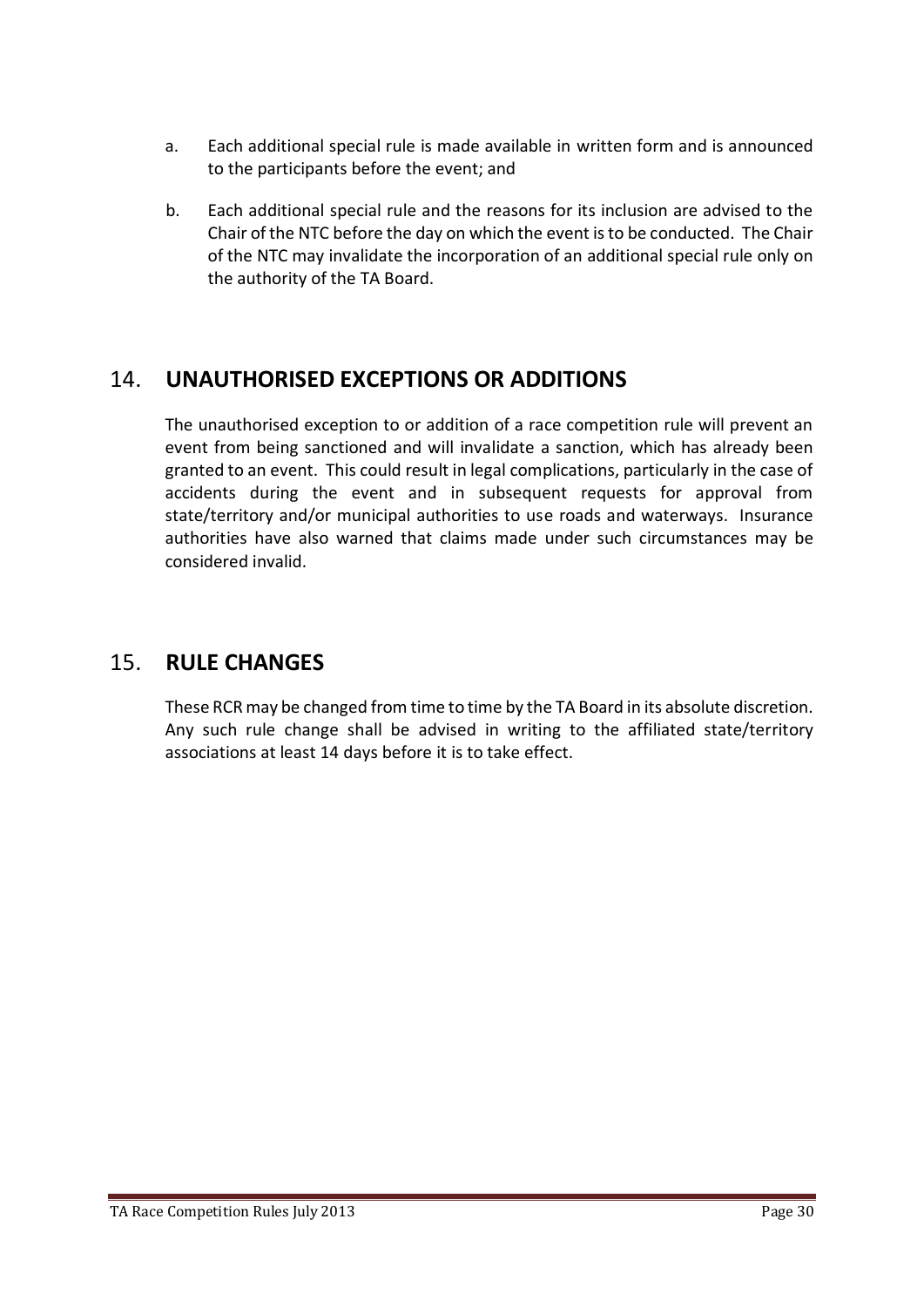## <span id="page-31-0"></span>**APPENDIX A: DEFINITIONS**

#### **Appellant**

A competitor submitting an appeal.

#### **Aquathlon**

The term recognised by the ITU, TA and the Australian Sports Commission (ASC) for a sport of individual character and motivation which combines swimming and running skills in continuum. The TA term for a run-swim-run competition.

#### **Assistance**

Any attempt by an unauthorised or unofficial source to help or to stabilise a competitor.

#### **Bicycle Course**

That part of the race route over which it has been defined in the race brief that the bicycle is to be ridden, walked or carried. The bicycle course commences at the Bicycle Mount Zone and concludes the Bicycle Dismount Zone.

#### **Duathlon**

The term recognised by the ITU, TA and the ASC for a sport of individual character and motivation which combines bicycling and running skills in continuum. The TA term for a runride-run competition.

#### **Elite**

Elite category competitors who hold a professional membership, which in Australia includes Triathlon Australia membership.

#### **Finisher**

A competitor who completes the entire race course within the rules and crosses the finish line, with any part of their body.

#### **Interference**

A deliberate block, charge or abrupt motion which impedes another competitor.

#### **Judgement Call**

Any assessment of events, circumstances or the race environment by a technical official. For the avoidance of any doubt a judgement call is, but is not limited to, a determination that a competitor is guilty of drafting, blocking, or gaining an unfair advantage.

#### **Open**

Open category competitors can hold any level of TA membership.

#### **Pass**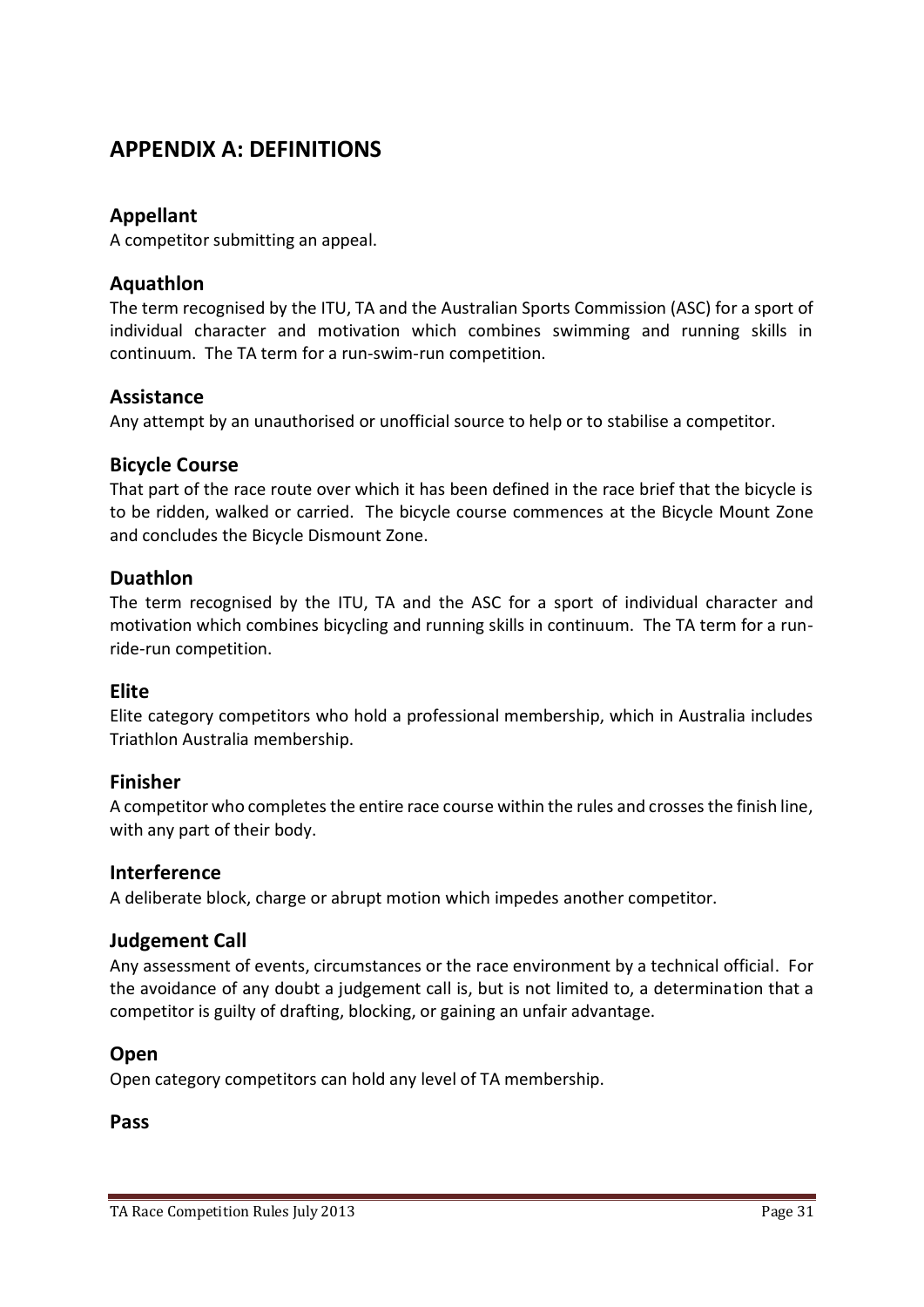When one competitor's bicycle draft zone overlaps another competitor's bicycle draft zone, makes continual forward progress through that zone and passes within a maximum period specified in Rule 3.12. A competitor cannot pass another competitor on the left hand side in a non-draft legal event.

#### **Penalty Box**

One or more designated areas on the course where competitors may be required to serve a time penalty for a rule violation.

#### **Race Referee**

A Technical Official who is responsible to the Race Technical Delegate to hear and make final decisions on all rule infringements reported by Technical Officials and on all protests.

#### **Results**

The timed finish positions of all competitors after infringement reports have been ruled on, protests and appeals have been heard, and penalties have been awarded.

#### **Run Course**

That part of the race route over which it has been defined in the race brief that the competitor is to run or walk. In triathlons and aquathlons, the run course commences at the exit from the Transition Zone boundary and concludes at the finish line. In duathlons, the first Run Course commences at the start line and finishes at the entry to the boundary of the Transition Zone; the second Run Course commences at the exit from the Transition Zone boundary and concludes at the finish line.

#### **Sanction**

A permit issued by the authority of TA for the conduct of a national championship, or a race of a national race series, or for an international event staged in Australia, and by a state/territory association, through the authority delegated to it by TA, for all other events. The issue of such a permit is a declaration by the sanctioning authority that plans for the event have been thoroughly inspected and provide the greatest potential for the conduct of a safe and fair event.

#### **Speed Suit**

A speedsuit must be comprised of 100% textile material such as nylon or lycra and must not include rubberised material such as polyurethane or neoprene. The speedsuit may contain a zipper.

#### **Sports Conduct**

The behaviour of a competitor during competition. Previously referred to as 'sportsmanship', good sports conduct is interpreted as fair, rational and courteous behaviour, while bad sports conduct is any behaviour on the part of a competitor which is judged to be unfair, unethical or dishonest, a violent act, intentional misconduct, abusive language, intimidating behaviour, or persistent infringement of the rules.

#### **Stop-Start Time Penalty**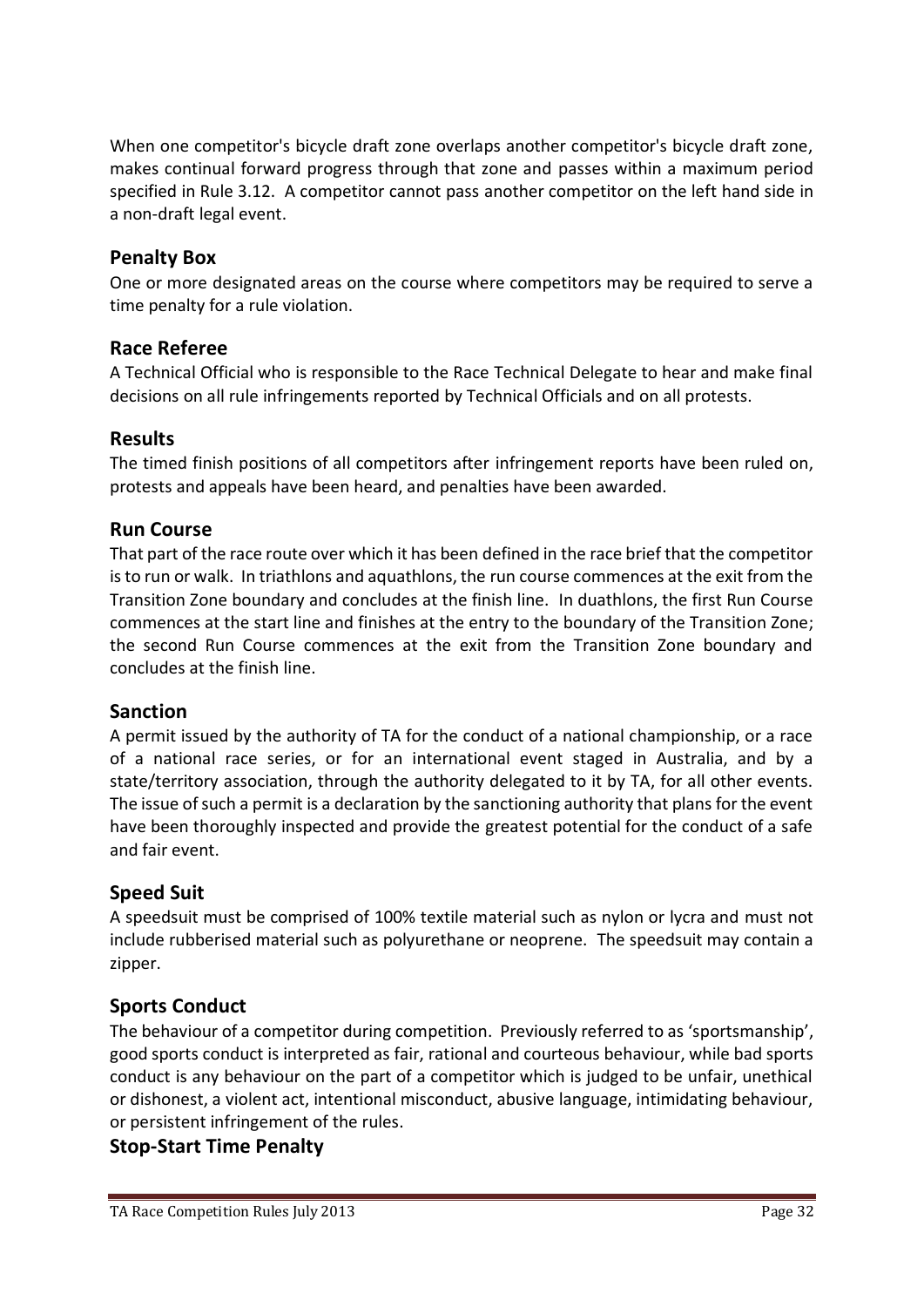A method of imposing a brief delay on a competitor who is assessed by a race official to have infringed a rule.

#### **Swim Course**

That part of the race route over which it has been so defined in the race brief. In triathlons and aquathlons, the swim course commences at the start line and concludes at the entry to the boundary of the Transition Zone.

#### **Technical Delegate**

A Technical Official who is qualified by TA as delegated to state/territory associations, who is responsible for ensuring that all aspects of the TA Race Competition Rules and Race Operations Procedures are fulfilled in preparation for, during, and after the event. Where appeals are lodged, the TD is responsible for convening and chairing the Race Competition Jury. The TD will normally be responsible for conducting or overseeing the conduct of race sanctioning. At lower end events where no TD is specifically appointed, the senior official present may also fulfil the role of TD.

#### **Technical Official**

Accredited race officials who are qualified by TA as Technical Officials delegated to state/territory associations, and are appointed to be responsible for observing, assessing and reporting on the performance of competitors in a sanctioned event in relation to TA Race Competition Rules (Race Officials), and those who consider and rule on infringement reports and protests (Race Referee) and appeals (Race Competition Jury).

#### **Torso**

That section of the body extending from the base of the neck to the base of the sternum.

#### **Transition Zone**

A location within a defined boundary which is not a part of the swim course, the bicycle course or the run course and within which each competitor is allocated an area for the storage of individual items of clothing and equipment.

#### **Triathlon**

A sport of **individual** character and initiative which offers a combination of swimming, cycling and running skills in continuum.